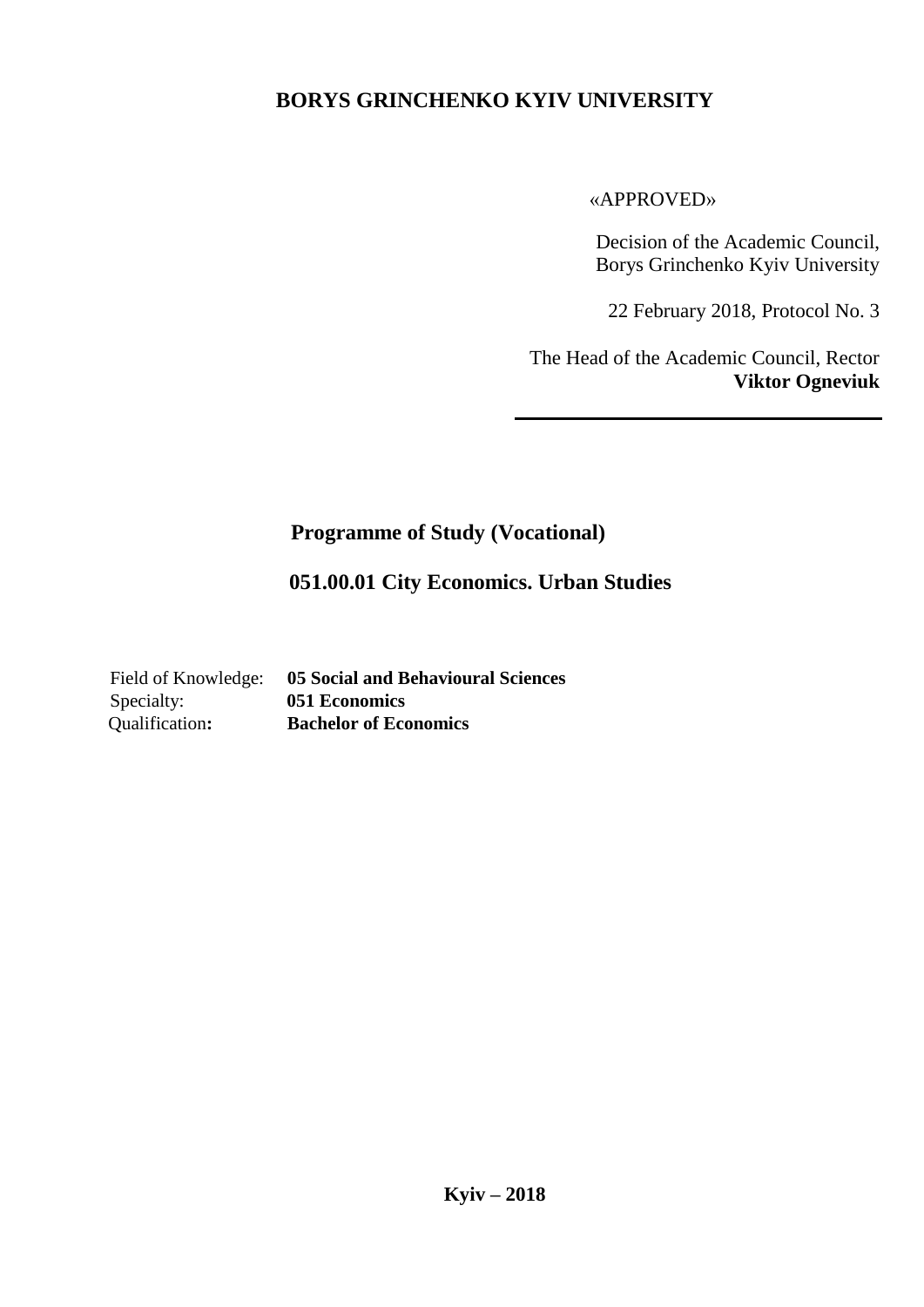#### **LETTER OF APPROVAL Programme of Study (Vocational)**

The Chair of Finance and Economics Protocol No. 3, 8 November 2017

The Head of the chair **Andri**y Ramskiy

The Academic Council of the Faculty of Information Technology and Management Protocol No. 4, 20 December 2017

The Head of the Academic Council \_\_\_\_\_\_\_\_\_\_\_\_\_\_\_\_\_\_ Alla Mykhatska

The Head of scientific and methodological centre of standardization and quality education \_\_\_\_\_\_\_\_\_\_\_\_\_\_\_\_\_\_ Olha Leontieva  $\frac{1}{2}$ . 2018

Vice-Rector on Academic Affairs \_\_\_\_\_\_\_\_\_\_\_\_\_\_\_\_\_\_ Oleksii Zhyltsov.

 $\frac{1}{2}$ . 2018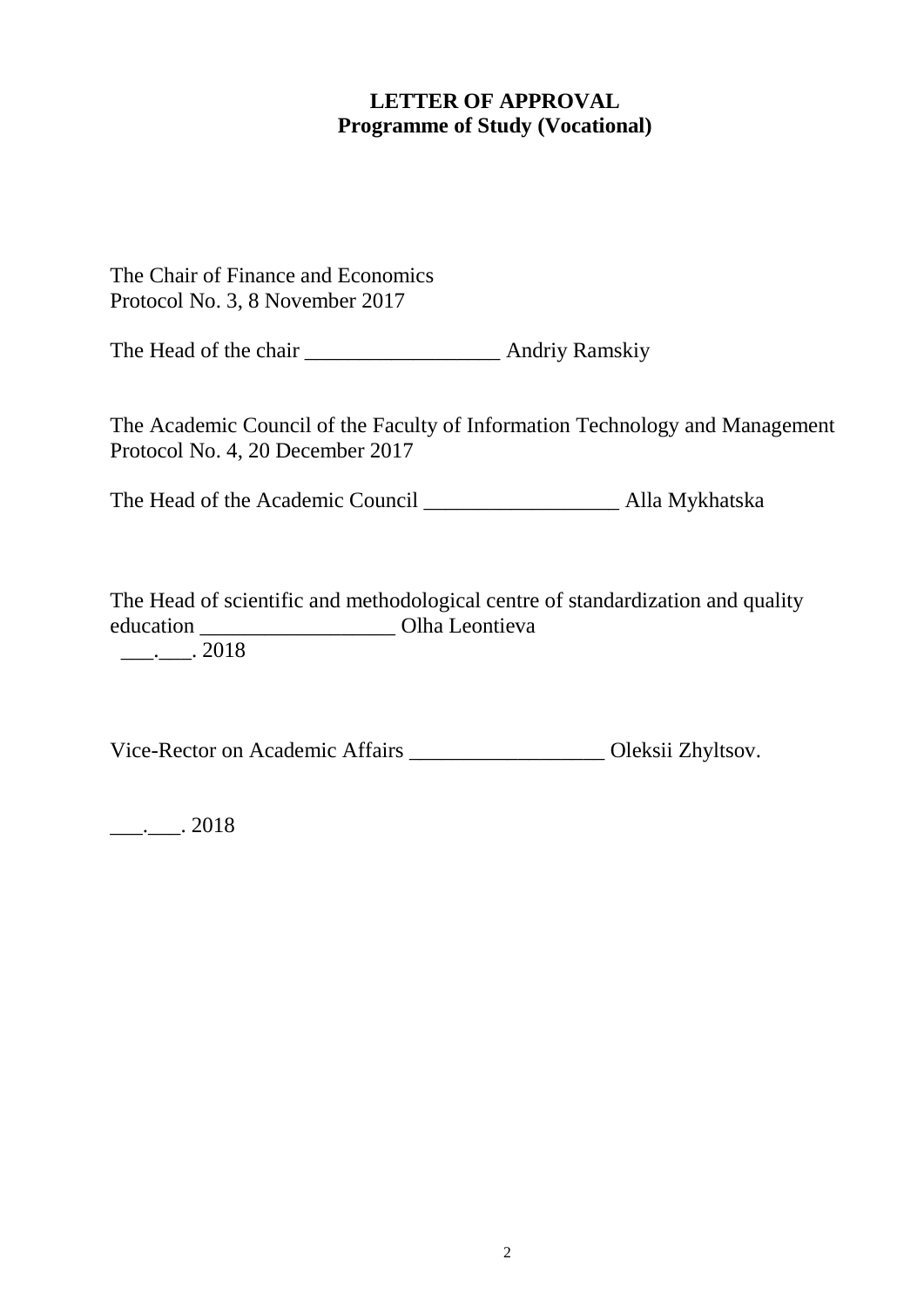#### **PREAMBLE**

The programme of study (vocational) complies with the Law of Ukraine "On Higher Education", 01.07.2015, No.1556-VІІ, and the Draft of the Standard for Higher Education of Ukraine in the field of knowledge 05 Social and behavioral sciences, specialty 051 Economics for Level One (Bachelor) of higher education by the project group:

**Valeriya Loiko**, Phd in Economic sciences, Associate Professor, Professor of the Chair of Finance and Economics of Borys Grinchenko Kyiv University

**Andriy Ramsky**, PhD in Economic sciences, Associate Professor, the Head of the Chair of Finance and Economics of Borys Grinchenko Kyiv University

**Oksana Kazak**, Candidate of Economic sciences, Senior Lecturer of the Chair of Finance and Economics of Borys Grinchenko Kyiv University

**Vitaliy Wenger**, Candidate of Economic sciences, Senior Researcher, Associate Professor of the Chair of Finance and Economics of Borys Grinchenko Kyiv University

#### **External reviewers:**

**Viktor Grushko**, PhD in Economic sciences, Professor, the Head of the Chair of National Economy and Finance of the "KROK University of Economics and Law"

**Ruslan Mann**, PhD in Economic sciences, Associate Professor, the Head of the Chair of Economics and Entrepreneurship of Cherkasy State Technological University

#### **Reviews of representatives of professional associations/employers:**

**Volodymyr Udovychenko**, PhD in Economic sciences, Professor of the Chair of Management of Borys Grinchenko Kyiv University

President of the All Ukrainian non-governmental organization "Club of Mayors", the mayor of Slavutych city (1990-2015)

Honorary Representative of Ukraine to the Congress of Local and Regional Authorities of the Council of Europe, the Head of the Office of Reforms in the Kyiv region

#### **The programmeof study is implemented for the first time** *\_\_\_*

The term for the review of the programme of study: \_\_\_\_\_ times in \_\_\_\_\_ years

#### **Updated:**

| Date of Review of the |  |  |
|-----------------------|--|--|
| PS/Amendments to      |  |  |
| <b>PS</b>             |  |  |
| Signature:            |  |  |
| Full name of the PS   |  |  |
| guarantor             |  |  |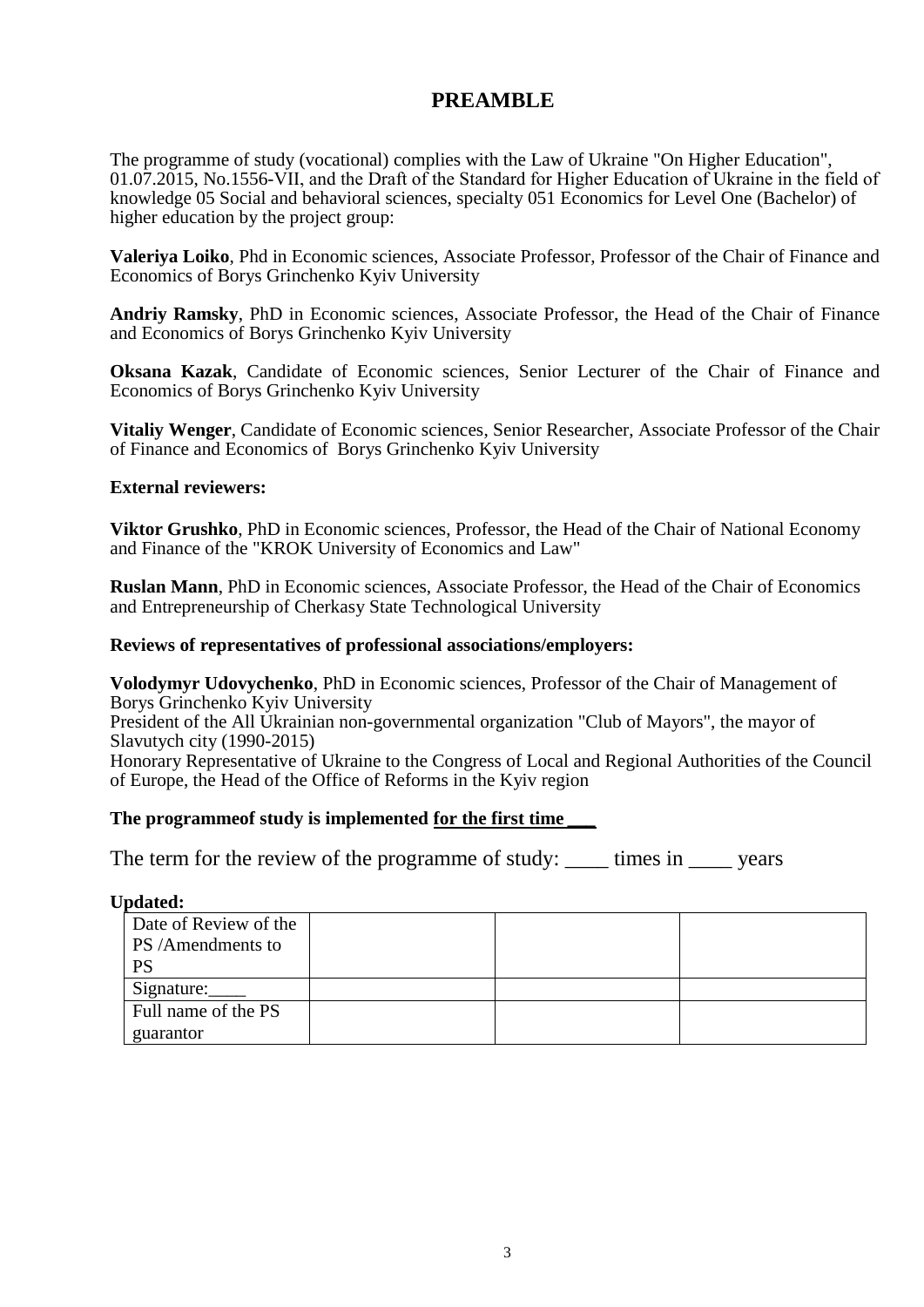#### **1. Profile of the Programme of Study (vocational) on the specialty 051 "Economics"**

| 1 – General information           |                                                                                                              |  |  |
|-----------------------------------|--------------------------------------------------------------------------------------------------------------|--|--|
| The full name of the higher       | Borys Grinchenko Kyiv Unyversity                                                                             |  |  |
| education institution             | Faculty of Information Technology and Management                                                             |  |  |
| and the structural unit           |                                                                                                              |  |  |
| Degree of higher education        | <b>Bachelor</b>                                                                                              |  |  |
| and title of qualification in     | Specialty: 051 Economics                                                                                     |  |  |
| original language                 | PS: 051.00.01 City economy. Urban Studies                                                                    |  |  |
|                                   | <b>Qualification: Bachelor of Economics</b>                                                                  |  |  |
| <b>Official name of the</b>       | 051.00.01 City economy. Urban Studies                                                                        |  |  |
| programme of study                |                                                                                                              |  |  |
|                                   | <b>Type of diploma and scope of</b> Bachelor degree, unitary, 240 credits ECTS, term of study $-3$ years and |  |  |
| education programme               | 10 months                                                                                                    |  |  |
| <b>Accreditation</b>              | National Agency for Quality Assurance in Higher Education. Ukraine.                                          |  |  |
|                                   | Term of programme submission for accreditation $-2022$                                                       |  |  |
| <b>Cycle/level</b>                | National Qualifications Framework of Ukraine - Level Seven, FQ-                                              |  |  |
|                                   | EHEA – first cycle, EQF-LLL – Level Six                                                                      |  |  |
|                                   |                                                                                                              |  |  |
| <b>Requirements</b>               | Complete general secondary education                                                                         |  |  |
| Language (s) of teaching          | Ukrainian                                                                                                    |  |  |
| Validity of the programme of 2022 |                                                                                                              |  |  |
| study                             |                                                                                                              |  |  |
| <b>Internet address of the</b>    | http://kubg.edu.ua/                                                                                          |  |  |
| permanent placement of the        |                                                                                                              |  |  |
| description of the                |                                                                                                              |  |  |
| programme of study                |                                                                                                              |  |  |
| $\blacksquare$                    | $P \cup I$ $($ $P \cup I)$<br><u>р 11.</u>                                                                   |  |  |

#### **2 - The purpose of the programme of study (vocational)**

To provide students with education in the field of economics, taking into account the features of functioning of the city economy in conditions of European integration with broad access to employment, increasing academic mobility of students, expanding their perspectives for self-realization in further educational and professional activities.

### **3 - Characteristics of the programme of study**

| Subject area | Objects of study and / or activity: general rules and tendencies of the |  |  |  |
|--------------|-------------------------------------------------------------------------|--|--|--|
|              | development of economic systems, enterprises and organizations taking   |  |  |  |
|              | into account the specifics of the functioning of the city economy and   |  |  |  |
|              | enterprises and organizations of the city, motivation and behavior of   |  |  |  |
|              | market actors, socio-economic processes, its modeling and regulation.   |  |  |  |
|              | Learning objectives: the formation of a highly qualified specialist who |  |  |  |
|              | has modern economic thinking, theoretical knowledge and practical       |  |  |  |
|              | skills, capable of solving both current and non-standard tasks and      |  |  |  |
|              | problems in the field of functioning of the municipal economy of the    |  |  |  |
|              | Euro-integration direction.                                             |  |  |  |
|              | Theoretical content of the subject area: notions, categories, concepts, |  |  |  |
|              | principles of social behavioral and economic sciences, which in         |  |  |  |
|              | aggregate provide multidirectional training of specialists in the       |  |  |  |
|              | organization of economic activity of enterprises, organizations and     |  |  |  |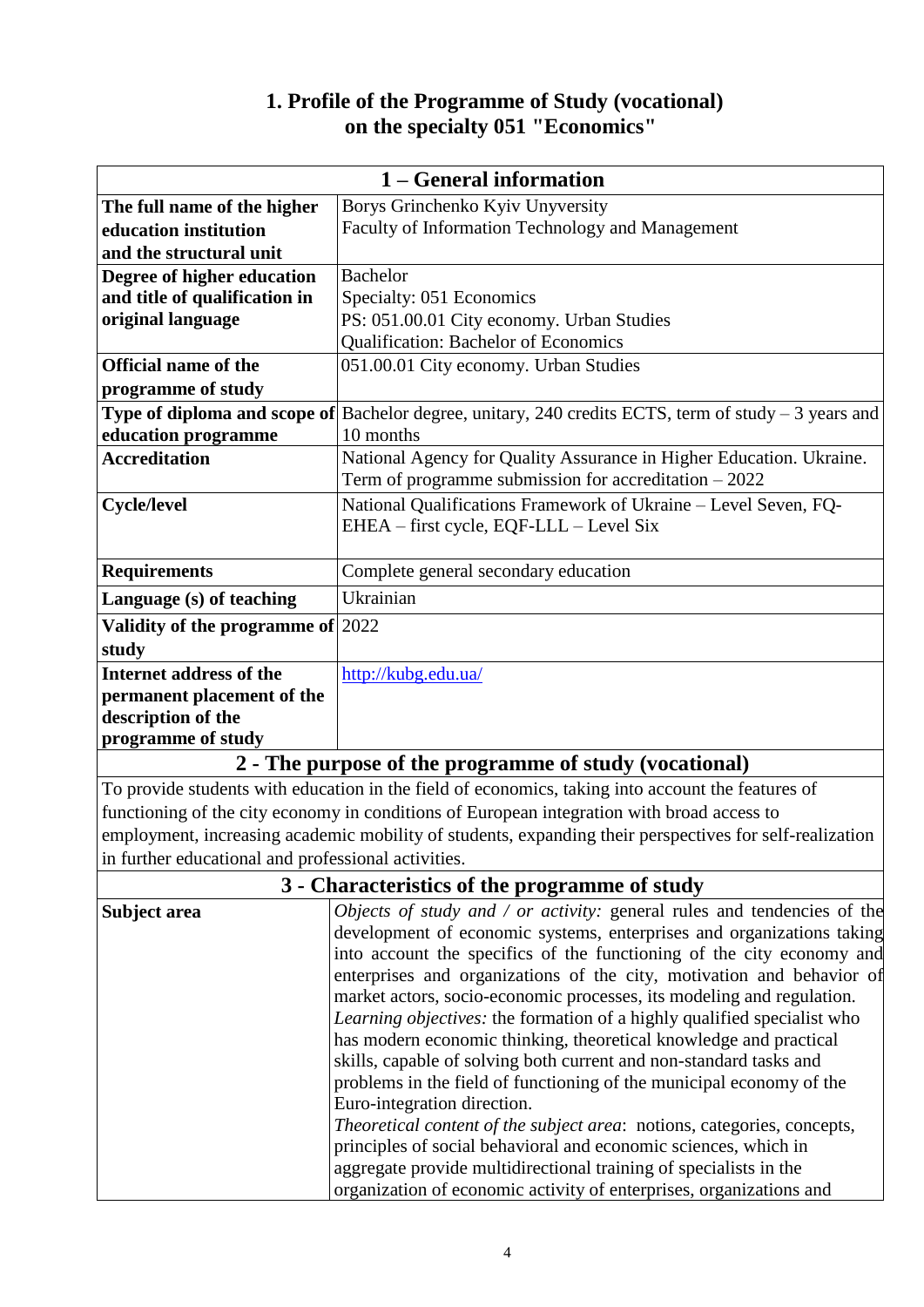|                                                              | institutions of the city and organizations of the public administration                                                                                                                                                                                                                                                                                                                                                                                                                                                                                                                                                                                                                                                                                                                                                   |  |  |
|--------------------------------------------------------------|---------------------------------------------------------------------------------------------------------------------------------------------------------------------------------------------------------------------------------------------------------------------------------------------------------------------------------------------------------------------------------------------------------------------------------------------------------------------------------------------------------------------------------------------------------------------------------------------------------------------------------------------------------------------------------------------------------------------------------------------------------------------------------------------------------------------------|--|--|
|                                                              | sector.<br>Methods, methodology and technologies: general scientific methods of<br>cognition, mathematical, statistical and qualitative methods of economic<br>analysis, economic and mathematical modeling, information and<br>communication technologies, research methods and presentation of<br>results.                                                                                                                                                                                                                                                                                                                                                                                                                                                                                                              |  |  |
|                                                              | Tools and equipment: modern information and communication<br>equipment, information systems and software products used in economic<br>activity.                                                                                                                                                                                                                                                                                                                                                                                                                                                                                                                                                                                                                                                                           |  |  |
|                                                              | The ratio of the volume of general and professional components and the<br>selected part:                                                                                                                                                                                                                                                                                                                                                                                                                                                                                                                                                                                                                                                                                                                                  |  |  |
|                                                              | General competencies in the specialty (11.7%), professional<br>competencies in the specialty (40.8%), share of training and production<br>practices: (19.6%), selected specialization (25%), others (2.9%).                                                                                                                                                                                                                                                                                                                                                                                                                                                                                                                                                                                                               |  |  |
| <b>Orientation of the</b><br>programme of study              | The programme of study with an applied focus on the specialization<br>"City economy. Urban Studies"                                                                                                                                                                                                                                                                                                                                                                                                                                                                                                                                                                                                                                                                                                                       |  |  |
| The main focus of the<br>programme of study                  | General education in the field of economics, in particular, the municipal<br>Economics of the European integration, professional training and<br>formation of knowledge, skills and other competencies in the<br>methodology of training in the field of economics.                                                                                                                                                                                                                                                                                                                                                                                                                                                                                                                                                       |  |  |
| <b>Features of the programme</b>                             | The programme develops the prospects of obtaining knowledge and<br>skills in economics, taking into account the specifics of the functioning<br>of the city economy, the specifics of enterprises, institutions and<br>organizations of the city, focuses on solving current economic<br>problems.                                                                                                                                                                                                                                                                                                                                                                                                                                                                                                                        |  |  |
|                                                              | 4 – Eligibility of graduates                                                                                                                                                                                                                                                                                                                                                                                                                                                                                                                                                                                                                                                                                                                                                                                              |  |  |
|                                                              | to employment and further studying                                                                                                                                                                                                                                                                                                                                                                                                                                                                                                                                                                                                                                                                                                                                                                                        |  |  |
| <b>Suitability for employment</b><br><b>Further learning</b> | Having obtained a Bachelor degree, graduates may hold positions in<br>analytical, economic, financial, investment services of companies in the<br>real sector, create their own enterprise, hold positions in management<br>systems in state, regional and local government bodies or head the<br>associations of co-owners of multi-apartment buildings.<br>According to the National classification of professions DK 003:2010<br>specialists who were educated in the framework of the PS "City<br>Economy. Urban studies" may hold following initial positions:<br>economist;<br>planning economist;<br>investment analyst;<br>consultant on economic issues;<br>financial economist;<br>pricing economist;<br>columnist on economic issues etc.<br>Master degree programmes in economics, finance, entrepreneurship, |  |  |
|                                                              | interdisciplinary Master degree programmes with an economic<br>component.                                                                                                                                                                                                                                                                                                                                                                                                                                                                                                                                                                                                                                                                                                                                                 |  |  |
|                                                              | 5 – Teaching and assessment                                                                                                                                                                                                                                                                                                                                                                                                                                                                                                                                                                                                                                                                                                                                                                                               |  |  |
| <b>Teaching and learning</b>                                 | Student-centered, problem-oriented learning, practice-oriented learning,<br>training in centers of competence, initiative self-study. Lectures have an                                                                                                                                                                                                                                                                                                                                                                                                                                                                                                                                                                                                                                                                    |  |  |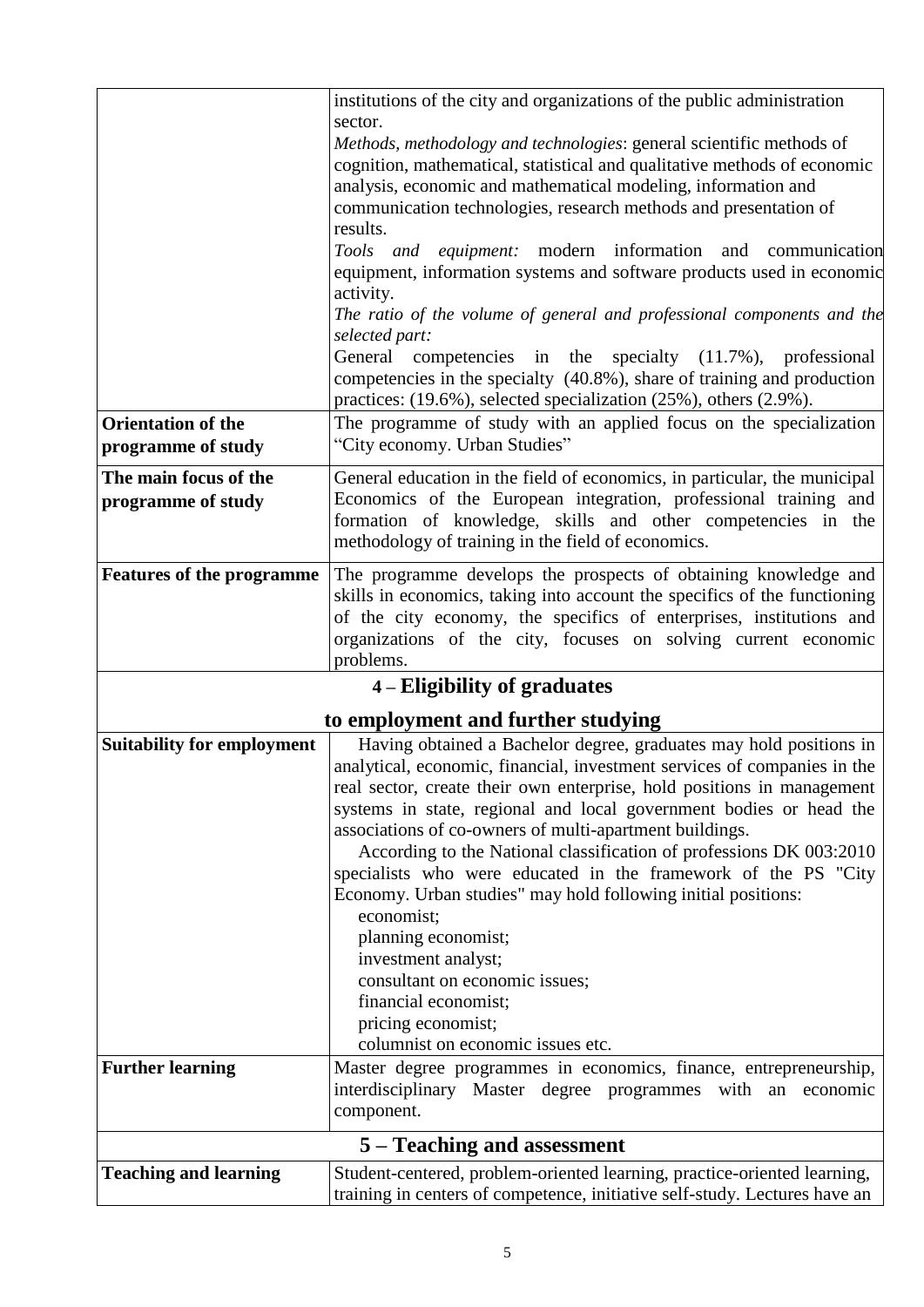| <b>Assessment</b>          | interactive scientific and cognitive character.<br>Practical classes are held in small groups. Case study, situational tasks,<br>business games and preparation of presentations using modern<br>professional software tools are common.<br>Cumulative rating rating system, which provides for student assessment<br>for all types of classroom and non-auditing educational activities<br>(control works, individual calculation works, modular control), semester<br>tests and examinations, the defence of practice reports, comprehensive<br>exam, defence of final qualification degree paper.                 |                                                                                                                                                                                                                                                                                                                                                                                                                                    |  |
|----------------------------|----------------------------------------------------------------------------------------------------------------------------------------------------------------------------------------------------------------------------------------------------------------------------------------------------------------------------------------------------------------------------------------------------------------------------------------------------------------------------------------------------------------------------------------------------------------------------------------------------------------------|------------------------------------------------------------------------------------------------------------------------------------------------------------------------------------------------------------------------------------------------------------------------------------------------------------------------------------------------------------------------------------------------------------------------------------|--|
| <b>Integral competence</b> |                                                                                                                                                                                                                                                                                                                                                                                                                                                                                                                                                                                                                      | 6 - Programme competencies<br>Ability to solve complex specialized tasks and practical problems in the                                                                                                                                                                                                                                                                                                                             |  |
|                            |                                                                                                                                                                                                                                                                                                                                                                                                                                                                                                                                                                                                                      | field of economics and education, which involve application of the<br>theory and methods of economic science.                                                                                                                                                                                                                                                                                                                      |  |
| General competence (GC)    | $GC-1$                                                                                                                                                                                                                                                                                                                                                                                                                                                                                                                                                                                                               | Capacity for abstract thinking, analysis and synthesis:<br>understanding of the task in question; the ability to penetrate the<br>essence of the phenomenon, problem, task, to identify the<br>characteristic features, essential features and interrelations, to<br>make analogies, to generalize; possessing a system, a holistic<br>approach to the analysis and assessment of the situation and the<br>solution of the problem |  |
|                            | $GC-2$                                                                                                                                                                                                                                                                                                                                                                                                                                                                                                                                                                                                               | Ability to apply knowledge in practical situations: analysis of<br>the economic and financial state of the enterprise based on the<br>reporting data; making economic calculations, possession skills<br>of planning and control, drawing up strategic, current and<br>business plans according to gained and appropriate special<br>methods.                                                                                      |  |
|                            | $GC-3$<br>Knowlegde and understanding the subject area in professional<br><i>activity</i> : Knowlegde and understanding professional<br>terminology and economic rules, the ability to analyse and<br>make a structure for the economic problem of the enterprise<br>and develop solutions.<br>$GS-4$<br>Ability to communicate in oral form and in writting in<br><b>English language:</b> to provide complex comprehensive<br>information in abridged form orally and / or in writing using<br>modern information and communication technologies and<br>appropriate business language, including foreign language. |                                                                                                                                                                                                                                                                                                                                                                                                                                    |  |
|                            |                                                                                                                                                                                                                                                                                                                                                                                                                                                                                                                                                                                                                      |                                                                                                                                                                                                                                                                                                                                                                                                                                    |  |
|                            | $GS-5$                                                                                                                                                                                                                                                                                                                                                                                                                                                                                                                                                                                                               | Skills of using information and communication technologies:<br>the ability to apply appropriate software and related package<br>applications in conducting economic calculations and making<br>reports.                                                                                                                                                                                                                            |  |
|                            | $GS-6$                                                                                                                                                                                                                                                                                                                                                                                                                                                                                                                                                                                                               | Ability to search, process and analyze information from<br>various sources: present the results of work and substantiate<br>the proposed solutions at the modern scientific, technical and<br>professional level.                                                                                                                                                                                                                  |  |
|                            | $GS-7$                                                                                                                                                                                                                                                                                                                                                                                                                                                                                                                                                                                                               | Ability to adapt and act in a new situation: the ability to<br>carry out leadership functions in a team in order to achieve a<br>common aim; the ability to develop and manage projects, set<br>goals, make decisions and embody it.                                                                                                                                                                                               |  |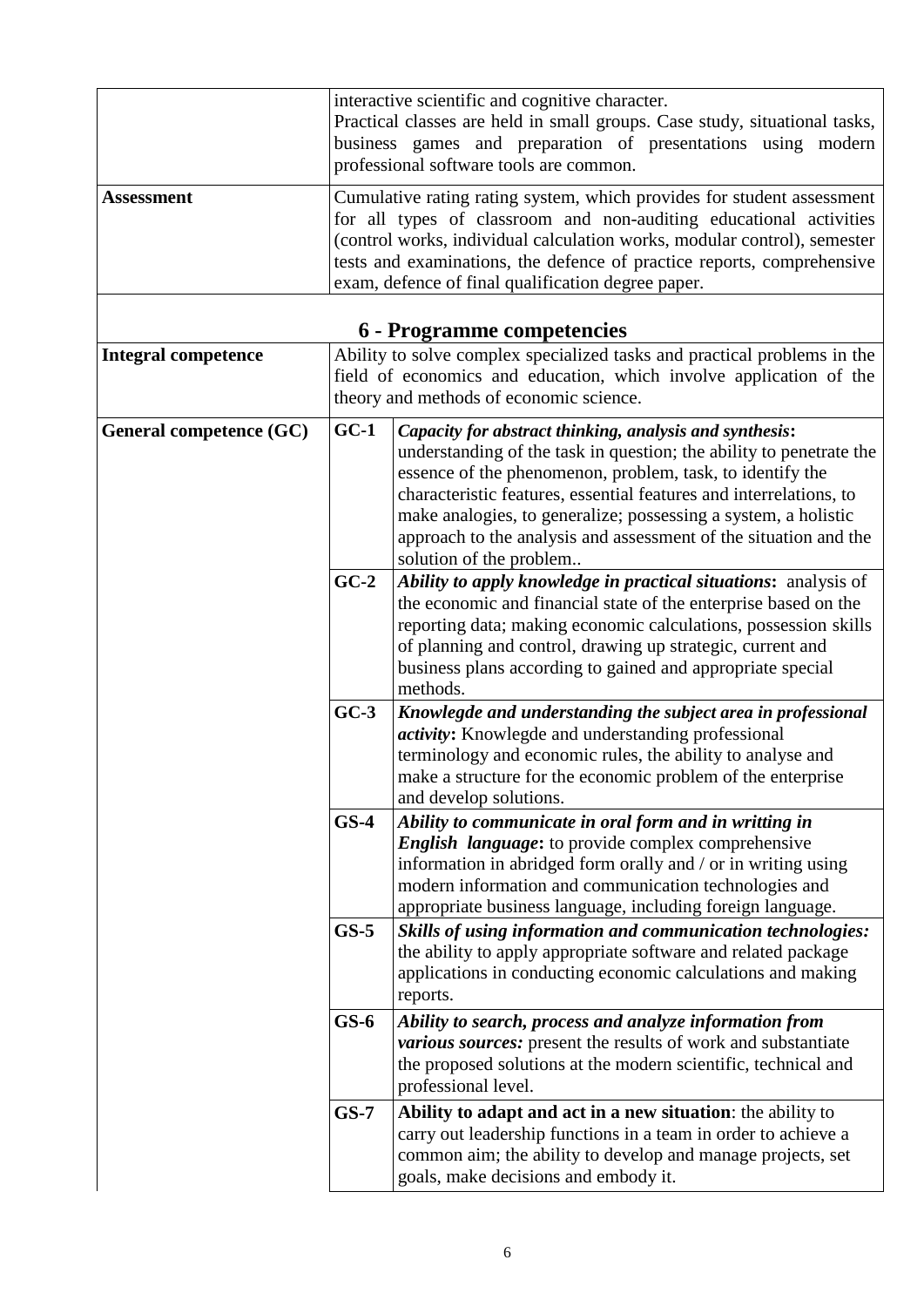|                                        | $GS-8$<br>$GS-9$ | Ability to creative and critical thinking: the ability to generate<br>new ideas, to come up with and find non-traditional solutions,<br>gaining the flexibility of thinking, open to the use of acquired<br>economic knowledge to solve the strategic and current tasks of<br>economic development of the enterprise, as well as to apply the<br>acquired economic knowledge in everyday life.<br>Ability to make informed decisions: the ability to organize<br>their own activity and effectively manage time; the ability to<br>navigate in different views on the problem and ways of its |  |  |
|----------------------------------------|------------------|-----------------------------------------------------------------------------------------------------------------------------------------------------------------------------------------------------------------------------------------------------------------------------------------------------------------------------------------------------------------------------------------------------------------------------------------------------------------------------------------------------------------------------------------------------------------------------------------------|--|--|
|                                        | $GS-10$          | solution, to analyse and comprehend the resulting solution, to<br>represent it reasonably.<br>Interpersonal interaction skills: ability to communicate<br>effectively with specialists and non-specialists, including<br>teaching skills; Ability to work in a team, including the ability<br>to interact with colleagues and fulfilling the required work in<br>due time.                                                                                                                                                                                                                    |  |  |
|                                        | $GS-11$          | Ability to identify initiative and entrepreneurship: internal<br>need to perform work qualitatively; the ability to plan the<br>stages and progress of the work to be performed, to evaluate<br>and ensure the quality of the work, the ability to formulate<br>problems and find ways to solve them in the enterprise's<br>economic activity.                                                                                                                                                                                                                                                |  |  |
|                                        | $GS-12$          | Ability to act on the basis of ethical considerations<br>(deliberately and with responsibility in society): understanding<br>the patterns of socio-political, cultural and economic<br>development of Ukraine in the world community, awareness of<br>the professional, social and civic roles in these processes;<br>awareness of personal responsibility for the team, to which one<br>belongs and for the fate of the country.                                                                                                                                                             |  |  |
| <b>Professional competence</b><br>(PC) | $PC-1$           | Ability to identify the regularities of functioning within the<br><i>modern economy at micro and macro levels:</i> understanding<br>the principles of economic rules, its relationship with business<br>and management; understanding the relationship between basic<br>knowledge, economic theories and elements of business<br>functions, business enterprises, geographic regions, size of<br>enterprises and sector of business.                                                                                                                                                          |  |  |
|                                        | $PC-2$           | Ability to use normative and legal acts regulating professional<br>activity: the ability to understand normative legal acts in the<br>field of economics and apply them in practice when adopting<br>and substantiating economic decisions.                                                                                                                                                                                                                                                                                                                                                   |  |  |
|                                        | $PC-3$           | Understanding of the main features of the leading scientific<br>schools and directions of economic science: the ability to<br>understand a problem or task; competence of considering and<br>applying traditional and non-traditional approaches to their<br>solution, choose and justify the optimal solution.                                                                                                                                                                                                                                                                               |  |  |
|                                        | $PC-4$           | Ability to describe economic and social processes and<br>phenomena on the basis of theoretical and applied models,<br>analyze and comprehensively interpret obtained results: the<br>ability to explain a wide range of economic processes which are<br>present in the enterprise and in the country, to describe some<br>using theoretical and applied models and be able to interpret the                                                                                                                                                                                                   |  |  |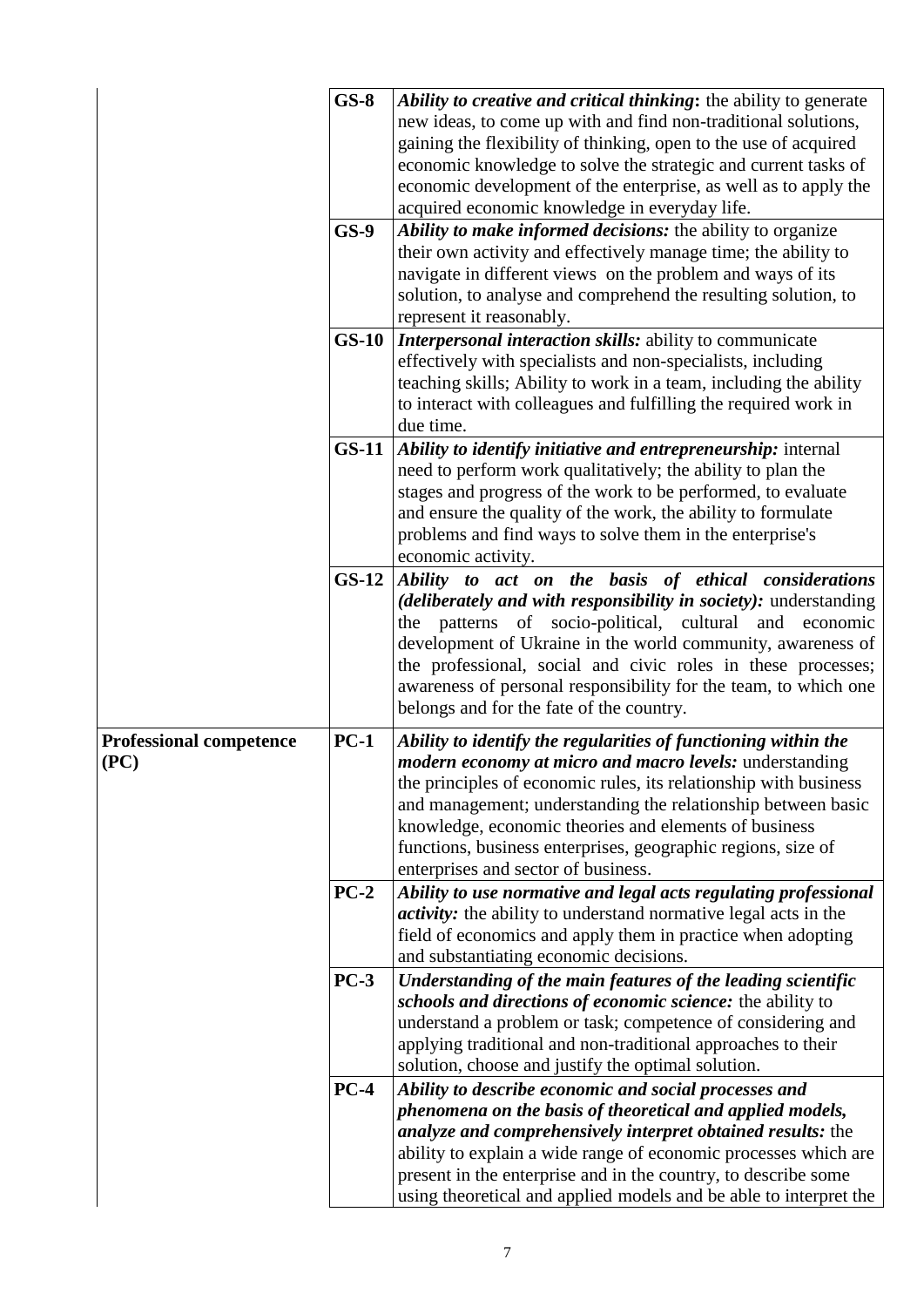|             | results.                                                                                                                                                                                                                                                                                                                                                                                                                                                                                                                                                                                                                                                                                                      |
|-------------|---------------------------------------------------------------------------------------------------------------------------------------------------------------------------------------------------------------------------------------------------------------------------------------------------------------------------------------------------------------------------------------------------------------------------------------------------------------------------------------------------------------------------------------------------------------------------------------------------------------------------------------------------------------------------------------------------------------|
| $PC-5$      | Understanding the main features of the modern world and<br>national economy, the institutional structure, directions of<br>social, economic and foreign economic policy of the state: the<br>ability to explain a wide range of financial and economic<br>processes within the enterprise and the country.                                                                                                                                                                                                                                                                                                                                                                                                    |
| $PC-6$      | Ability to apply economic and mathematical methods and<br>models for solving economic problems: the ability to simulate<br>the economic situation of business entities and its effect for<br>reflection in the economic and financial activities of the<br>enterprise by expert means.                                                                                                                                                                                                                                                                                                                                                                                                                        |
| $PC-7$      | Ability to apply computer processing technologies for solving<br>economic problems, analyzing information and preparing<br><i>analytical reports:</i> the ability to work on informational<br>financial and legal character for making necessary decisions;<br>Ability to use information technology in finance to perform<br>practical tasks in the field of professional activities.                                                                                                                                                                                                                                                                                                                        |
| <b>PC-8</b> | Ability to analyse and solve tasks in the field of regulation of<br>economic and social-labour relations: the ability to<br>demonstrate special knowledge and skills in organizational<br>design, functional management of divisions of enterprises of<br>various forms of ownership, production and business<br>management.                                                                                                                                                                                                                                                                                                                                                                                  |
| <b>PC-9</b> | The ability to predict socio-economic processes on the basis of<br>standard theoretical and econometric models: the ability to<br>predict the behavior of economic agents, the development of<br>economic processes and phenomena at the micro and macro<br>levels on the basis of standard theoretical and econometric<br>models.                                                                                                                                                                                                                                                                                                                                                                            |
| $PC-10$     | Skills of using modern sources of economic, social,<br>managerial, accounting information for drawing up the service<br><i>documents and analytical reports:</i> Ability to find information<br>using modern economic and other sources of information, the<br>ability to use information to make enterprise reports.                                                                                                                                                                                                                                                                                                                                                                                         |
| $PC-11$     | Ability to use analytical and methodical tools for reasoning<br><i>economic decisions:</i> the ability to use financial statements of<br>the enterprise, economic and mathematical models and methods<br>for reasoning and making economic decisions.                                                                                                                                                                                                                                                                                                                                                                                                                                                         |
| $PC-12$     | Ability to independently identify problems of an economic<br>nature in analyzing specific situations, suggest ways to solve<br><i>them</i> : the ability to solve a wide range of problems and tasks<br>by understanding the fundamental economic bases and using<br>both theoretical and experimental methods learned from the<br>programme of the enterprise's economy, to make calculations of<br>economic indicators of economic, financial, investment,<br>innovation activity of the enterprise, carry out an assessment<br>the efficiency of all types activity of the enterprise, to plan and<br>predict all types of activity of the enterprise, using theoretical<br>knowledge and practical skills |
| $PC-13$     | Ability to determine segmentation of the labor market, supply                                                                                                                                                                                                                                                                                                                                                                                                                                                                                                                                                                                                                                                 |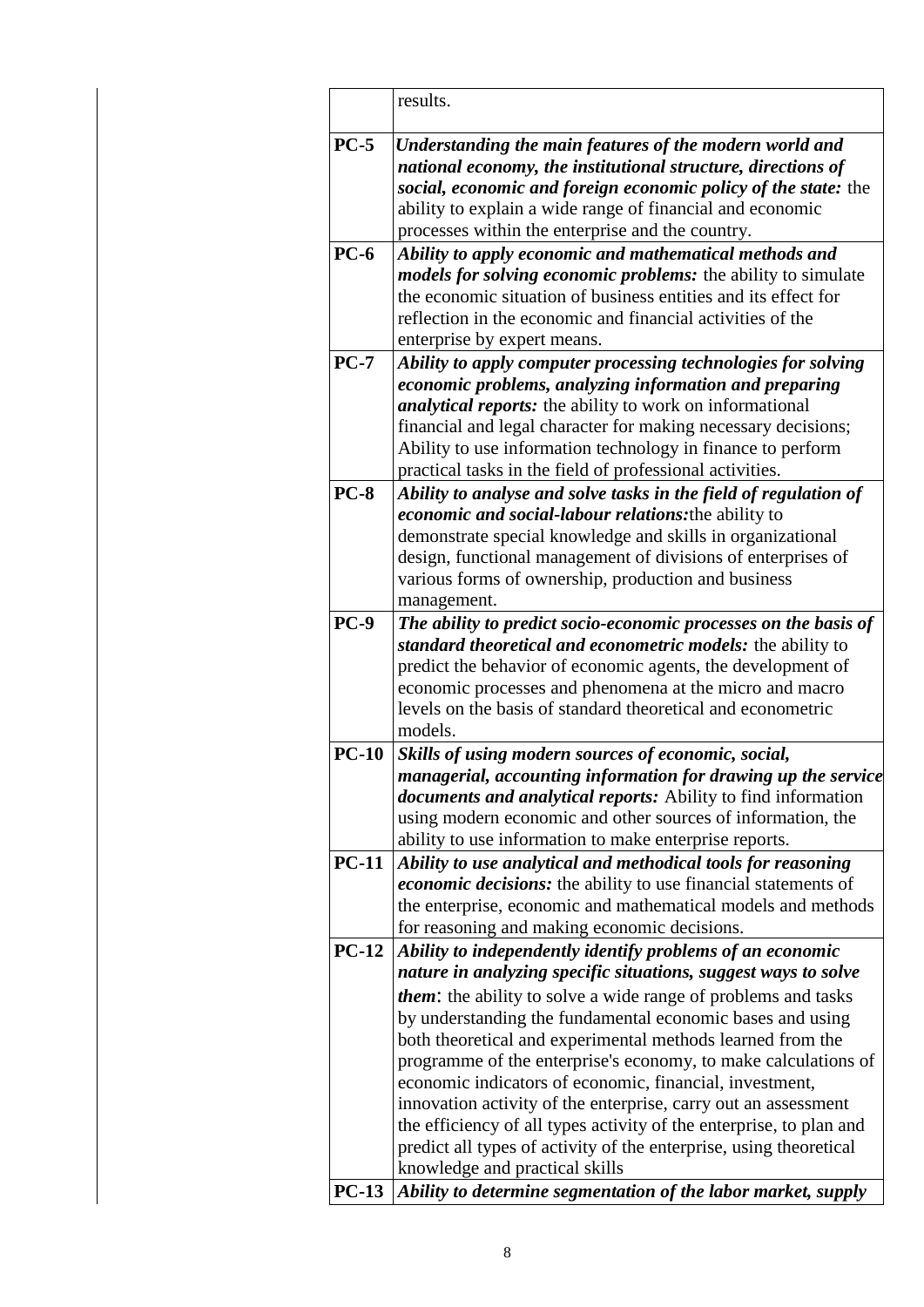|                                         |                |              | and demand structure, employment and unemployment: the           |  |
|-----------------------------------------|----------------|--------------|------------------------------------------------------------------|--|
|                                         |                |              | ability to use different sources of information to identify      |  |
|                                         |                |              | segments of the labor market, supply and demand structures,      |  |
|                                         |                |              | employment and unemployment.                                     |  |
|                                         |                | <b>PC-14</b> | Ability to conduct an analysis of the functioning and            |  |
|                                         |                |              | development of business entities, the status of functional       |  |
|                                         |                |              | subsystems of enterprises, organizations and institutions:       |  |
|                                         |                |              | possession of modern methods of collecting, processing and       |  |
|                                         |                |              | analyzing economic and social data; modern methods of            |  |
|                                         |                |              | calculation and analysis of socio-economic indicators that       |  |
|                                         |                |              | characterize economic processes and phenomena at the micro       |  |
|                                         |                |              | level.                                                           |  |
|                                         |                | $PC-15$      | Ability to in-depth analyze problems and change the level or     |  |
|                                         |                |              | number of professional fields of activity within a separate      |  |
|                                         |                |              | form: the ability to demonstrate the importance of enterprise    |  |
|                                         |                |              | behavior, as an industrial-market system in the market, the      |  |
|                                         |                |              | nature of changing the parameters of production functions in     |  |
|                                         |                |              | the short and long term.                                         |  |
| <b>Professional competence of</b>       |                | PCPS -       | Formation of professional competencies in solving economic       |  |
| 1<br>the PS                             |                |              | issues for effective functioning of the city economy: the        |  |
| (PCPS)                                  |                |              | ability to demonstrate the knowledge and skills of developing    |  |
|                                         |                |              | business projects to improve the lives of people in the city and |  |
|                                         |                |              | focus on improving the functioning of the city economy in the    |  |
|                                         |                |              | conditions of the European integration of Ukraine.               |  |
|                                         |                | <b>PCPS</b>  | Development of innovative abilities: acquisition of skills for   |  |
|                                         | 2              |              | situational assessment and making decision, and the basis for    |  |
|                                         |                |              | research and development of business plans for the               |  |
|                                         |                |              | implementation of innovation and investment projects, the        |  |
|                                         |                |              | development of start-up projects, the orientation of projects to |  |
|                                         |                |              | improve the efficiency of the functioning of the municipal       |  |
|                                         |                |              | economy.                                                         |  |
|                                         |                | PCPS-        | Ability to research and analyze economic and financial           |  |
|                                         | 3              |              | phenomena at the level of city economy in the conditions of      |  |
|                                         |                |              | European integration.                                            |  |
|                                         |                |              | 7 - Programme learning outcomes                                  |  |
| <b>Knowledge and</b>                    | <b>PLO-K-1</b> |              | To know and use economic terminology, explain the basics of      |  |
| understanding                           |                |              | micro and macroeconomic concepts.                                |  |
|                                         | <b>PLO-K-2</b> |              | To realize the main features of the modern world and national    |  |
|                                         |                |              | economy, the institutional structure, directions of social,      |  |
|                                         |                |              | economic and foreign economic policy of the state.               |  |
| <b>PLO-K-3</b>                          |                |              | To understand and plan personal career development               |  |
| <b>PLO-K-4</b>                          |                |              | opportunities.                                                   |  |
|                                         |                |              | To understand and independently form the content, structure and  |  |
|                                         |                |              | conclusions of scientific and analytical texts on economics.     |  |
| <b>PLO-U-1</b><br><b>Application of</b> |                |              | To demonstrate a stable understanding of the principles of       |  |
| knowledge and                           |                |              | economic science, the peculiarities of the functioning of        |  |
| understanding                           |                |              | economic systems.                                                |  |
| <b>PLO-U-2</b>                          |                |              | To use analytical and methodical tools for understanding the     |  |
|                                         |                |              | logic of making economic decisions by various economic agents    |  |
|                                         |                |              | (individuals, households, enterprises and state authorities).    |  |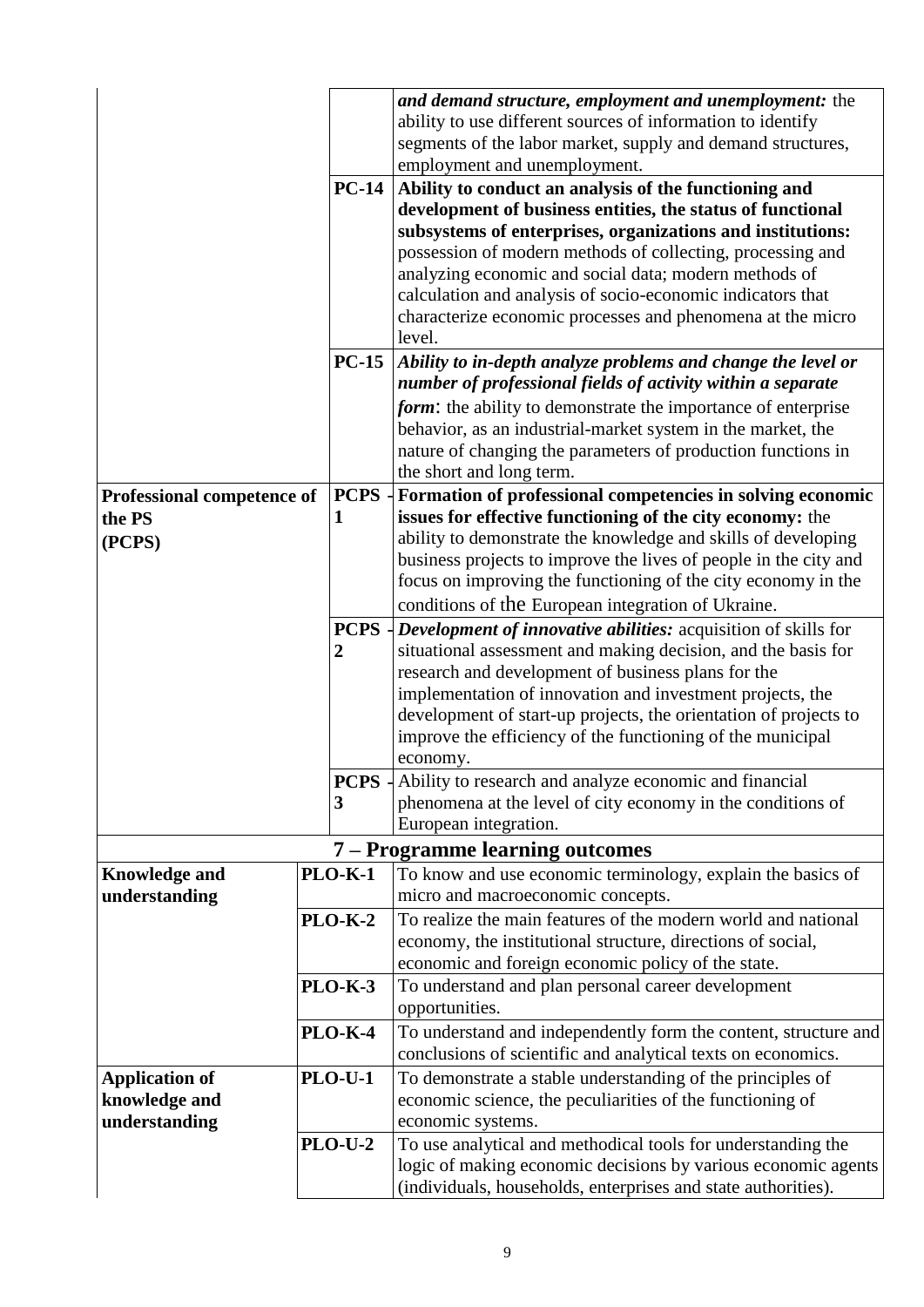| <b>PLO-U-3</b>  | To use professional arguments for reporting information, ideas,                                                |  |
|-----------------|----------------------------------------------------------------------------------------------------------------|--|
|                 | problems and ways to address them to professionals and non-                                                    |  |
| <b>PLO-U-4</b>  | professionals in the field of economic activity.<br>To explain the models of socio-economic phenomena from the |  |
|                 | point of view of fundamental principles and knowledge on the                                                   |  |
|                 | basis of understanding the basic directions of the development of                                              |  |
|                 | economic science.                                                                                              |  |
| <b>PLO-U-5</b>  | To apply suitable economic and mathematical methods and                                                        |  |
|                 | models for solving economic problems.                                                                          |  |
| <b>PLO-U-6</b>  | To identify supply and demand in the labor market, analyze the                                                 |  |
|                 | structure of employment and unemployment.                                                                      |  |
| <b>PLO-U-7</b>  | To analyze the functioning and development of economic                                                         |  |
|                 | entities, to identify functional areas, to calculate the relevant                                              |  |
|                 | indicators that characterize the effectiveness of their activities.                                            |  |
| <b>PLO-U-8</b>  | To know how to analyze the processes of state and market                                                       |  |
|                 | regulation of socio-economic and labor relations.                                                              |  |
| <b>PLO-U-9</b>  | To apply the acquired theoretical knowledge for solving                                                        |  |
|                 | practical problems and interpreting the obtained results.                                                      |  |
| <b>PLO-U-10</b> | To identify sources and understand the methodology of                                                          |  |
|                 | identification and methods of obtaining socio-economic data, to                                                |  |
|                 | collect and analyze the necessary information, calculate<br>economic and social indicators.                    |  |
| <b>PLO-U-11</b> | To be able to work independently and in a team.                                                                |  |
|                 |                                                                                                                |  |
| <b>PLO-U-12</b> | To make a research on an order.                                                                                |  |
|                 |                                                                                                                |  |
| <b>PLO-U-13</b> | To demonstrate the basic skills of creative and critical thinking                                              |  |
|                 | in research and professional communication.                                                                    |  |
| <b>PLO-U-14</b> | To perform interdisciplinary analysis of socio-economic                                                        |  |
|                 | phenomena and problems in one or more professional fields.                                                     |  |
| <b>PLO-U-15</b> | To use normative and legal acts regulating professional                                                        |  |
|                 | activities.                                                                                                    |  |
| <b>PLO-U-16</b> | To use information and communication technologies to solve                                                     |  |
|                 | socio-economic problems, preparation and representation                                                        |  |
|                 | analytical reports.                                                                                            |  |
| <b>PLO-U-17</b> | To obtain skills of oral and written professional communication<br>in English.                                 |  |
| <b>PLO-U-18</b> | To demonstrate abstract thinking abilities, apply analysis and                                                 |  |
|                 | synthesis to identify key characteristics of economic systems of                                               |  |
|                 | various levels, also the special behavior of their subjects.                                                   |  |
| <b>PLO-U-19</b> | To demonstrate flexibility and adaptability in new situations, in                                              |  |
|                 | working with new objects and in uncertain conditions.                                                          |  |
| <b>PLO-U-20</b> | To acquire skills of independent work, to show initiative and                                                  |  |
|                 | entrepreneurship, to be critical and self-critical.                                                            |  |
| <b>PLO-U-21</b> | To demonstrate the ability to act on the basis of ethical                                                      |  |
|                 | considerations, respect for the diversity of thoughts, individual                                              |  |
|                 | and intercultural differences of people. (deliberately and with                                                |  |
|                 | responsibility in society)                                                                                     |  |
| <b>PLO-U-22</b> | To acquire the skills of developing business projects based on                                                 |  |
|                 | the analysis of economic phenomena in the city life and aimed                                                  |  |
|                 | at improving the efficiency of the functioning of the municipal                                                |  |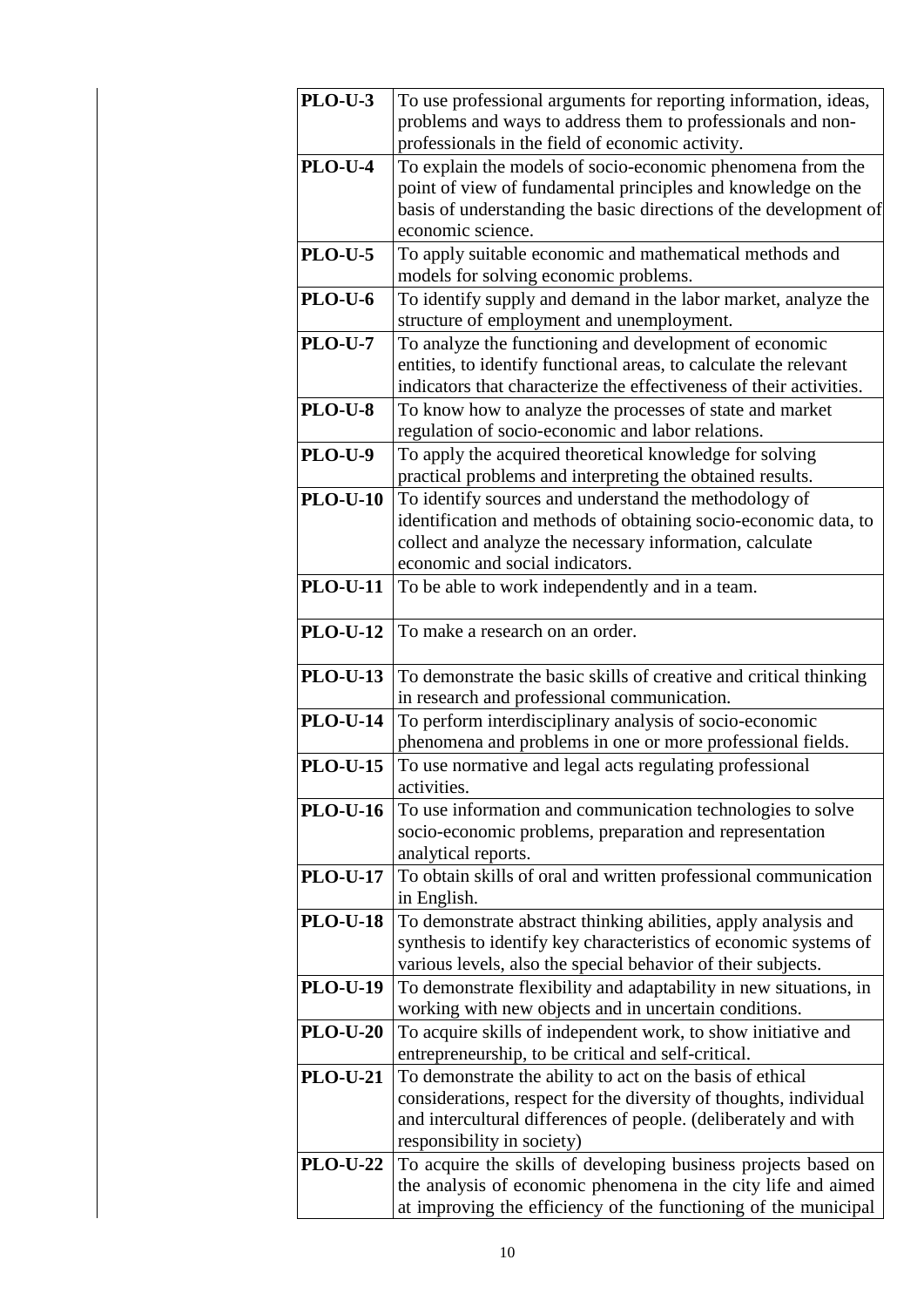|                                 |                                                                                                                                           | conditions<br>of European<br>in<br>the<br>integration<br>economy<br>development of Ukraine.                                                       |  |  |  |
|---------------------------------|-------------------------------------------------------------------------------------------------------------------------------------------|---------------------------------------------------------------------------------------------------------------------------------------------------|--|--|--|
|                                 | To acquire skills for assessing the situation and decision-<br><b>PLO-U-23</b>                                                            |                                                                                                                                                   |  |  |  |
|                                 | making and the basis of research and development of business                                                                              |                                                                                                                                                   |  |  |  |
|                                 |                                                                                                                                           | plans for the implementation of innovation and investment                                                                                         |  |  |  |
|                                 |                                                                                                                                           | projects, the development of start-up projects, the orientation                                                                                   |  |  |  |
|                                 |                                                                                                                                           | of projects to improve the efficiency of the functioning of the                                                                                   |  |  |  |
|                                 |                                                                                                                                           | municipal economy.                                                                                                                                |  |  |  |
|                                 | <b>PLO-U-24</b>                                                                                                                           | To acquire the skills of analysis and assessment of economic                                                                                      |  |  |  |
|                                 |                                                                                                                                           | situations at the level of the municipal economy taking into                                                                                      |  |  |  |
|                                 |                                                                                                                                           | account the European integration direction of the Ukrainian                                                                                       |  |  |  |
|                                 |                                                                                                                                           | economy.                                                                                                                                          |  |  |  |
|                                 |                                                                                                                                           | 8 - Resource support for the implementation of the programme                                                                                      |  |  |  |
| <b>Personnel support</b>        |                                                                                                                                           | The personnel support of the PS consists of the academic staff of the Chair                                                                       |  |  |  |
|                                 |                                                                                                                                           | of Finance and Economics of the Faculty of Information Technology and                                                                             |  |  |  |
|                                 |                                                                                                                                           | Management. The academic staff of the Chairs is involved in the teaching                                                                          |  |  |  |
|                                 |                                                                                                                                           | of certain disciplines in accordance with their competence and experience.                                                                        |  |  |  |
|                                 | The practice-oriented nature of the PS involves a broad participation of                                                                  |                                                                                                                                                   |  |  |  |
|                                 | experts who correspond to the specialization of the programme, which                                                                      |                                                                                                                                                   |  |  |  |
|                                 | theoretical<br>enhances<br>practical<br>synergy<br>between<br>and<br>training.                                                            |                                                                                                                                                   |  |  |  |
|                                 |                                                                                                                                           | The head of the project team and the academic staff, which ensures its                                                                            |  |  |  |
|                                 |                                                                                                                                           | implementation, meets the requirements specified by the License Terms for                                                                         |  |  |  |
|                                 | conducting academic activity of educational institutions.                                                                                 |                                                                                                                                                   |  |  |  |
| <b>Material and technical</b>   | Centers of competence development are specially equipped with hardware-                                                                   |                                                                                                                                                   |  |  |  |
| support                         | software, visual and methodological materials namely:                                                                                     |                                                                                                                                                   |  |  |  |
|                                 | 1) "Center of Economic Didactics";                                                                                                        |                                                                                                                                                   |  |  |  |
|                                 |                                                                                                                                           | 2) "Innovation Providing Center";                                                                                                                 |  |  |  |
|                                 |                                                                                                                                           | 3) "Center for Municipal Economics".                                                                                                              |  |  |  |
| <b>Information and</b>          |                                                                                                                                           | Librarian electronic resources, electronic scientific publications, electronic                                                                    |  |  |  |
| methodological support          |                                                                                                                                           | training courses with the possibility of distance learning and independent                                                                        |  |  |  |
|                                 | work, Microsoft cloud services.                                                                                                           |                                                                                                                                                   |  |  |  |
|                                 |                                                                                                                                           | 9 - Academic mobility                                                                                                                             |  |  |  |
| <b>National credit mobility</b> |                                                                                                                                           |                                                                                                                                                   |  |  |  |
| <b>International credit</b>     |                                                                                                                                           | The Regulations on the procedure for the implementation of the right on                                                                           |  |  |  |
| mobility                        |                                                                                                                                           | academic mobility of participants in the educational process of the                                                                               |  |  |  |
|                                 |                                                                                                                                           | University were put into effect by order dated September 30, 2016.                                                                                |  |  |  |
|                                 | Agreements that stipulate student mobility have been concluded with                                                                       |                                                                                                                                                   |  |  |  |
|                                 |                                                                                                                                           | universities of European countries and within the framework of the                                                                                |  |  |  |
|                                 |                                                                                                                                           | Erasmus+ KA1 programme. Among them: Vilnius University (Lithuania),                                                                               |  |  |  |
|                                 |                                                                                                                                           | Constantine the Philosopher University in Nitra (Slovakia), University of<br>Extremadura (Spain), University of Silesia in Katowice (Poland), Jan |  |  |  |
|                                 |                                                                                                                                           |                                                                                                                                                   |  |  |  |
|                                 | Dlugosz University in Czeshtochowa (Poland), University of Ostrava<br>(Czech Republic), Paris-Sorbonne University (France), University of |                                                                                                                                                   |  |  |  |
|                                 |                                                                                                                                           | Lisbon (Portugal) and others.                                                                                                                     |  |  |  |
| <b>Studying of foreign</b>      |                                                                                                                                           |                                                                                                                                                   |  |  |  |
| applicants for higher           |                                                                                                                                           |                                                                                                                                                   |  |  |  |
| education                       |                                                                                                                                           |                                                                                                                                                   |  |  |  |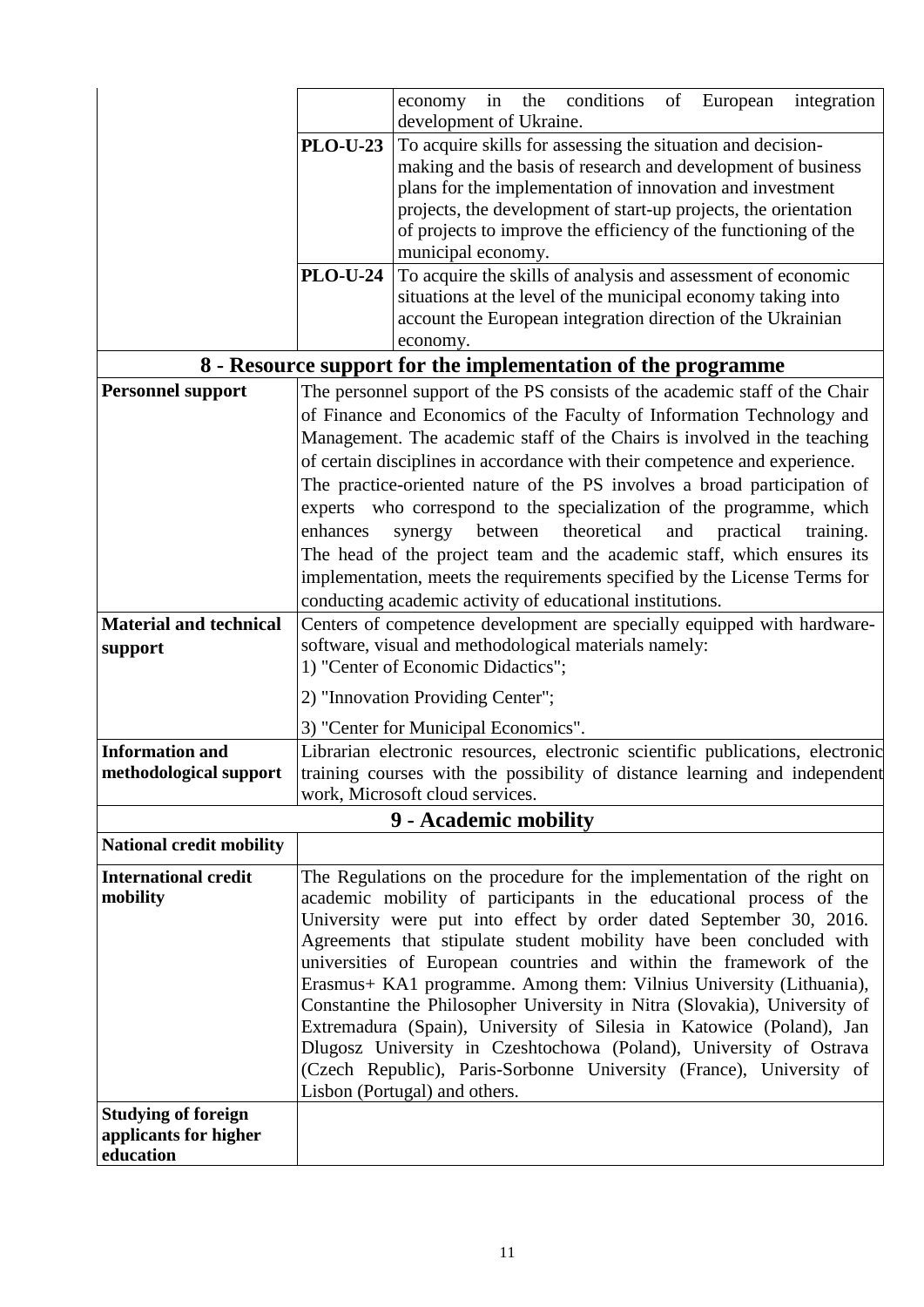### **2. The list of the Components of the Programme of Study (vocational) Economics and Their Logical Coherence**

| E/s code                                                  | The components of the PS (disciplines, term projects    | The            | The form of    |  |  |
|-----------------------------------------------------------|---------------------------------------------------------|----------------|----------------|--|--|
|                                                           | (course works), practices, degree paper)                | number of      | the Final      |  |  |
|                                                           |                                                         | semester       | Control        |  |  |
|                                                           |                                                         | credit         |                |  |  |
|                                                           |                                                         | hours          |                |  |  |
| $\mathbf{1}$                                              | $\mathfrak{D}$                                          | 3              | $\overline{4}$ |  |  |
|                                                           | Obligatory components of the EP                         |                |                |  |  |
|                                                           | <b>Formation of general competencies</b>                |                |                |  |  |
| ODZ.01                                                    | University studies                                      | 4              | credit         |  |  |
| ODZ.02                                                    | Ukrainian studies                                       | 6              | exam           |  |  |
| ODZ.03                                                    | Philosophy studies                                      | $\overline{4}$ | exam           |  |  |
| ODZ.04                                                    | Foreign Language                                        | 10             | exam           |  |  |
| ODZ.05                                                    | <b>Physical Education</b>                               | $\overline{4}$ | credit         |  |  |
|                                                           | <b>Formation of professional competencies</b>           |                |                |  |  |
|                                                           | <b>Selection of basic preparation</b>                   |                |                |  |  |
| ODF.01                                                    | <b>Economy Studies</b>                                  | $\overline{4}$ | exam           |  |  |
| ODF.02                                                    | Economics                                               | $\overline{7}$ | credit, exam   |  |  |
|                                                           | $Economics - I$                                         | $\overline{4}$ | credit         |  |  |
|                                                           | Economics - II                                          | $\overline{3}$ | exam           |  |  |
| ODF.03                                                    | Mathematics in Economics                                | 6              | credit, exam   |  |  |
| ODF.04                                                    | Econometrics                                            | $\overline{4}$ | credit         |  |  |
| ODF.05                                                    | <b>Statistics</b>                                       | $\overline{4}$ | credit         |  |  |
| ODF.06                                                    | Information and communication technologies in the field | $\overline{4}$ | credit         |  |  |
| ODF.07                                                    | Economy of the enterprise I.                            | $\overline{4}$ | exam           |  |  |
| ODF.08                                                    | Economy of the enterprise II                            | $\overline{4}$ | exam           |  |  |
| ODF.09                                                    | Coursework (ODF.07 and ODF.08)                          | $\mathbf{1}$   | defense        |  |  |
| ODF.10                                                    | Management and marketing                                | 4              | exam           |  |  |
| ODF.11                                                    | Finance, money and credit                               | 6              | exam           |  |  |
| ODF.12                                                    | <b>Financial Accounting</b>                             | $\overline{4}$ | credit         |  |  |
| ODF.13                                                    | Financial planning and budgeting                        | $\overline{4}$ | exam           |  |  |
| ODF.14                                                    | Commercial law                                          | 4              | exam           |  |  |
|                                                           | <b>Selection of professional training</b>               |                |                |  |  |
| <b>ODF.15</b>                                             | Entrepreneurship and business                           | 4              | exam           |  |  |
| ODF.16                                                    | Providing Innovation                                    | $\overline{4}$ | credit         |  |  |
| ODF.17                                                    | Economic and mathematical methods and models            | $\overline{4}$ | exam           |  |  |
| ODF.18                                                    | Economic analysis                                       | $\overline{4}$ | exam           |  |  |
| <b>ODF.19</b>                                             | Economic security                                       | $\overline{4}$ | credit         |  |  |
| <b>ODF.20</b>                                             | Internal economic mechanism of the enterprise           | 4              | credit         |  |  |
| Selection of specialization 'City economy. Urban Studies' |                                                         |                |                |  |  |
| ODF.21                                                    | Investment and business planning                        | 4              | exam           |  |  |
| <b>ODF.22</b>                                             | City economy                                            | 6              | exam           |  |  |
| ODF.23                                                    | <b>City Management</b>                                  | $\overline{4}$ | exam           |  |  |
|                                                           | Total amount of theoretical training                    | 98             |                |  |  |
| <b>Practice</b>                                           |                                                         |                |                |  |  |

# 2.1. The list of Components of the PS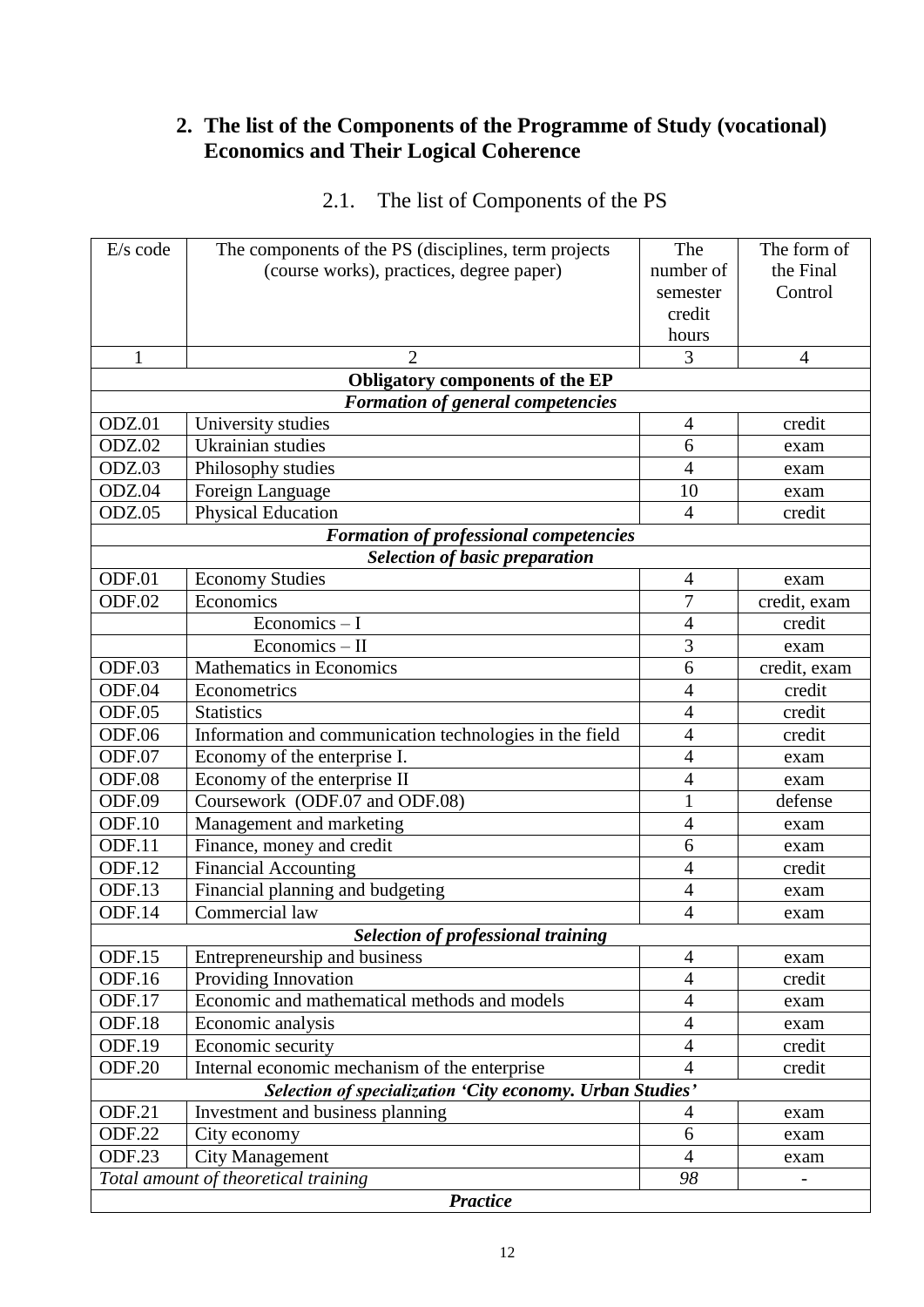| OP.1                          | Educational (adaptive) practice                                   | 3              | credit          |  |  |
|-------------------------------|-------------------------------------------------------------------|----------------|-----------------|--|--|
| OP.2                          | Field practice                                                    |                | credit, credit, |  |  |
|                               |                                                                   |                | credit          |  |  |
| OP.3                          | Filed practice (on specialization)                                | 15             | credit          |  |  |
| OP.4                          | Pre-diploma practice                                              | 7,5            | credit          |  |  |
|                               | Total amount of practice                                          | 46,5           |                 |  |  |
|                               | <b>Assessment</b>                                                 |                |                 |  |  |
| OA.1                          | Comprehensive examination (ODF.7-8, ODF.18-19)                    | 1,5            |                 |  |  |
| <b>OA.2</b>                   | Preparation and Defense of Qualification Bachelor Degree<br>Paper | 6              |                 |  |  |
|                               | <b>Total amount of obligatory components</b>                      | 180            |                 |  |  |
|                               | Selective components of the EP                                    |                |                 |  |  |
|                               | Selection of specialization 'City economy. Urban Studies'         |                |                 |  |  |
| <b>VDS.1.01</b>               | Foreign Language (Advanced Course)                                | 10             | credit, credit, |  |  |
|                               |                                                                   |                | credit          |  |  |
| <b>VDS 1.02</b>               | European studies                                                  | $\overline{4}$ | credit          |  |  |
| <b>VDS.1.03</b>               | Urban studies. Modern city                                        | 7              | test, exam      |  |  |
| <b>VDS.1.04</b>               | Strategic development of the city                                 | 5              | exam            |  |  |
| <b>VDS.1.05</b>               | <b>Ecological Urbanism</b>                                        | $\overline{5}$ | credit          |  |  |
| <b>VDS.1.06</b>               | Economic fundamentals of property management of a                 | 5              | exam            |  |  |
|                               | territorial community                                             |                |                 |  |  |
| <b>VDS.1.07</b>               | Organization of startups projects                                 | 4              | credit          |  |  |
|                               | Selection from a catalogue of courses                             | 20             | credits         |  |  |
|                               | <b>Total amount of the optional components</b>                    |                | 60              |  |  |
| <b>TOTAL AMOUNT OF THE PS</b> |                                                                   | 240            |                 |  |  |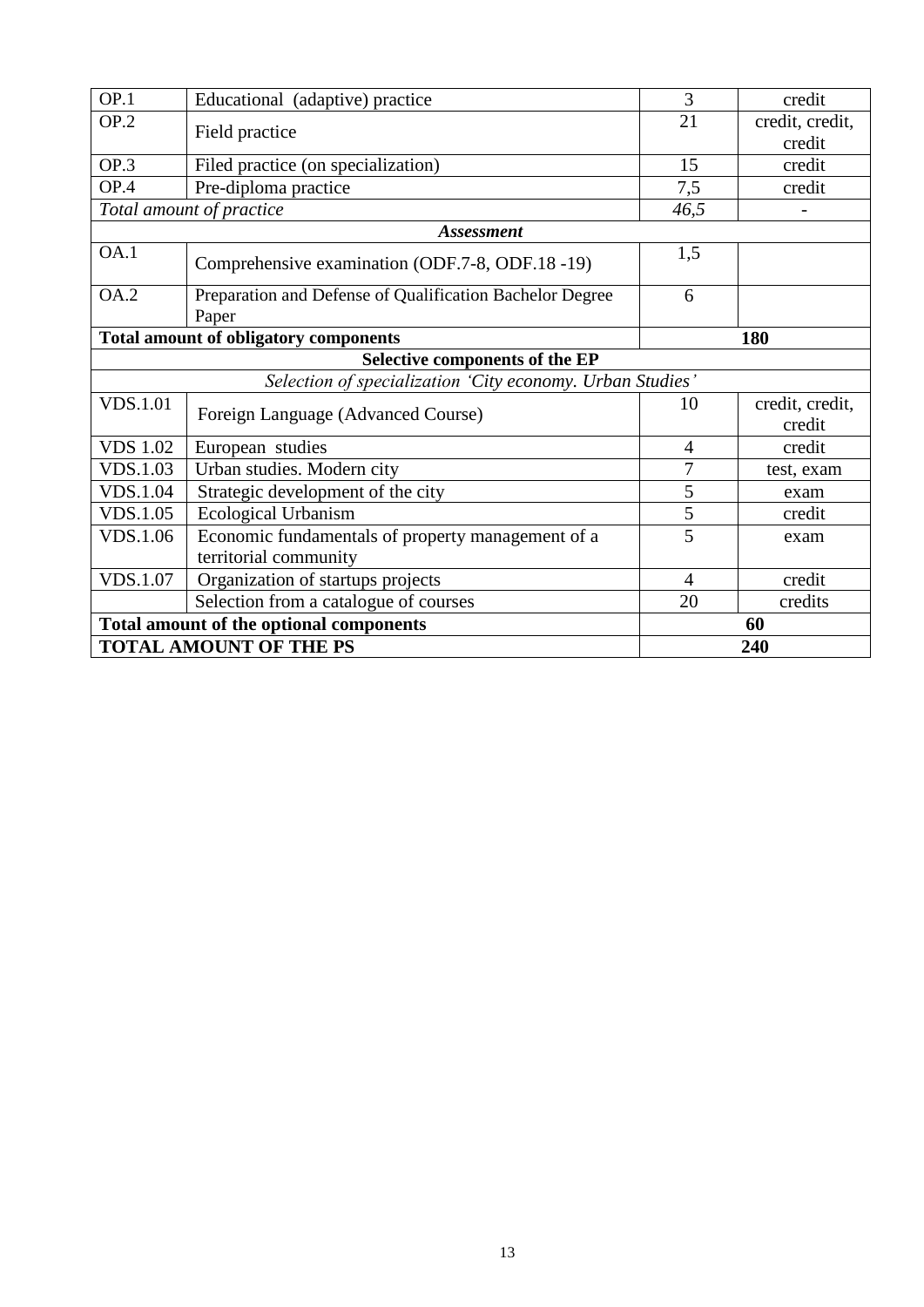# **Structural and logical scheme of the PS**

|                                                   | year   |        | year                                     | 3 year |        |        | year   |
|---------------------------------------------------|--------|--------|------------------------------------------|--------|--------|--------|--------|
| 1 term                                            | 2 term | 3 term | 4 term                                   | 5 term | 6 term | 7 term | 8 term |
|                                                   |        |        | <b>Formation of general competencies</b> |        |        |        |        |
| University<br>studies<br>4 credits<br><b>ECTS</b> |        |        |                                          |        |        |        |        |
| Ukrainian<br>studies<br>4 credits<br><b>ECTS</b>  |        |        |                                          |        |        |        |        |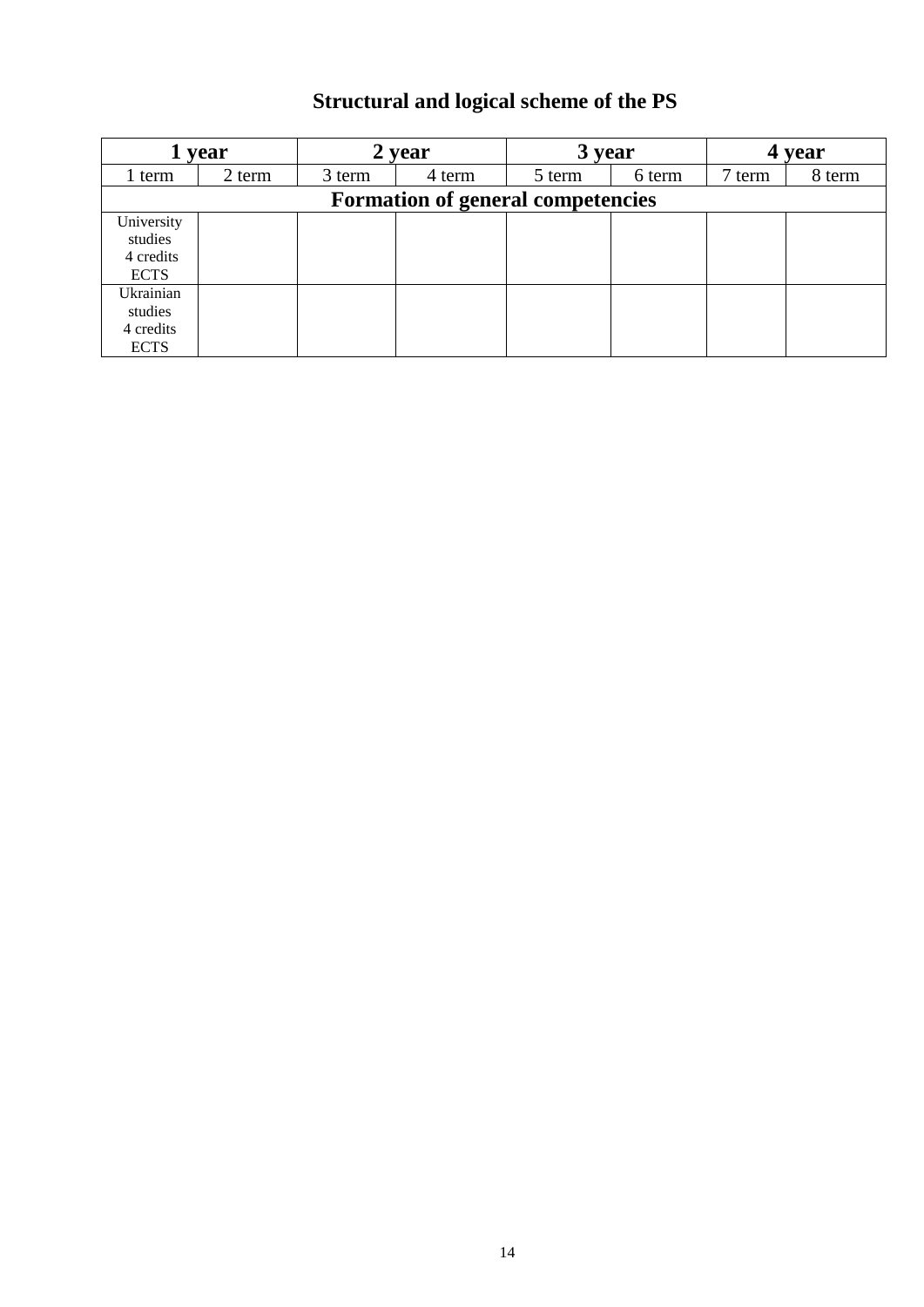|                | Philosophy studies<br>4 credits ECTS       |                            |                                        |                |             |             |                          |
|----------------|--------------------------------------------|----------------------------|----------------------------------------|----------------|-------------|-------------|--------------------------|
|                | Foreign Language                           |                            |                                        |                |             |             |                          |
|                | 10 credits ECTS                            |                            |                                        |                |             |             |                          |
|                | Physical Education                         |                            |                                        |                |             |             |                          |
|                | 4 credits ECTS                             |                            |                                        |                |             |             |                          |
|                |                                            |                            | Formation of professional competencies |                |             |             |                          |
| Economy        | Entrepreneur                               |                            |                                        |                |             |             |                          |
| <b>Studies</b> | ship and                                   |                            |                                        |                |             |             |                          |
| 4 credits      | business                                   |                            |                                        |                |             |             |                          |
| <b>ECTS</b>    | 4 credits                                  |                            |                                        |                |             |             |                          |
|                | <b>ECTS</b><br>Economics 7 credits ECTS    |                            |                                        |                |             |             |                          |
|                |                                            |                            |                                        |                |             |             |                          |
|                | Mathematics in Economics<br>6 credits ECTS | Econometric<br>s 4 credits | <b>Statistics</b><br>4 credits         |                |             |             |                          |
|                |                                            | <b>ECTS</b>                | <b>ECTS</b>                            |                |             |             |                          |
|                | Information                                | <b>Business</b>            | <b>Business</b>                        | Coursework     |             |             |                          |
|                | and                                        | Economics I                | Economics II                           | 1 credits      |             |             |                          |
|                | communicati                                | 4 credits                  | 4 credits                              | <b>ECTS</b>    |             |             |                          |
|                | on                                         | <b>ECTS</b>                | <b>ECTS</b>                            |                |             |             |                          |
|                | technologies                               |                            |                                        |                |             |             |                          |
|                | in the                                     |                            |                                        |                |             |             |                          |
|                | industry                                   |                            |                                        |                |             |             |                          |
|                | 4 credits                                  |                            |                                        |                |             |             |                          |
|                | <b>ECTS</b>                                |                            |                                        |                |             |             |                          |
|                | Management and marketing                   |                            | Commercial                             | Financial      | Financial   |             | Comprehensi              |
|                | 4 credits ECTS                             |                            | law                                    | Accounting     | planning    |             | ve                       |
|                |                                            |                            | 4 credits                              | 4 credits ECTS | and         |             | examination              |
|                |                                            |                            | <b>ECTS</b>                            |                | budgeting   |             | 1,5 credits              |
|                |                                            |                            |                                        |                | 4 credits   |             | <b>ECTS</b>              |
|                |                                            |                            |                                        |                | <b>ECTS</b> |             |                          |
|                |                                            | Finance, money and credit  | Economic                               | Economic       | Economic    |             | Preparation              |
|                |                                            | 6 credits ECTS             | and                                    | analysis       | security    |             | of Bachelor              |
|                |                                            |                            | mathematical                           | 4 credits      | 4 credits   |             | degree paper             |
|                |                                            |                            | methods and<br>models 4                | <b>ECTS</b>    | <b>ECTS</b> |             | 4 credits<br><b>ECTS</b> |
|                |                                            |                            | credits ECTS                           |                |             |             |                          |
|                | Educational                                | Innovation                 | Field                                  | Internal       | City        | Managem     | Bachelor                 |
|                | (adaptive)                                 | Providing                  | Practice                               | economic       | economy,    | ent of the  | project                  |
|                | practice                                   | 4 credits                  | 3 credits                              | mechanism of   | 6 credits   | city        | Defense                  |
|                | 3 credits                                  | <b>ECTS</b>                | <b>ECTS</b>                            | the enterprise | <b>ECTS</b> | 4 credits   | 1,5 credits              |
|                | <b>ECTS</b>                                |                            |                                        | 4 credits      |             | <b>ECTS</b> | <b>ECTS</b>              |
|                |                                            |                            |                                        | <b>ECTS</b>    |             |             |                          |
|                |                                            |                            |                                        | Investment     | Field       | Field       | Field practice           |
|                |                                            |                            |                                        | and business   | practice    | practice    | (in                      |
|                |                                            |                            |                                        | planning       | 6 credits   | 12 credits  | specialisatio)           |
|                |                                            |                            |                                        | 4 credits      | <b>ECTS</b> | <b>ECTS</b> | 15 credits               |
|                |                                            |                            |                                        | <b>ECTS</b>    |             |             | <b>ECTS</b>              |
|                |                                            |                            | <b>Selective academic disciplines</b>  |                |             |             |                          |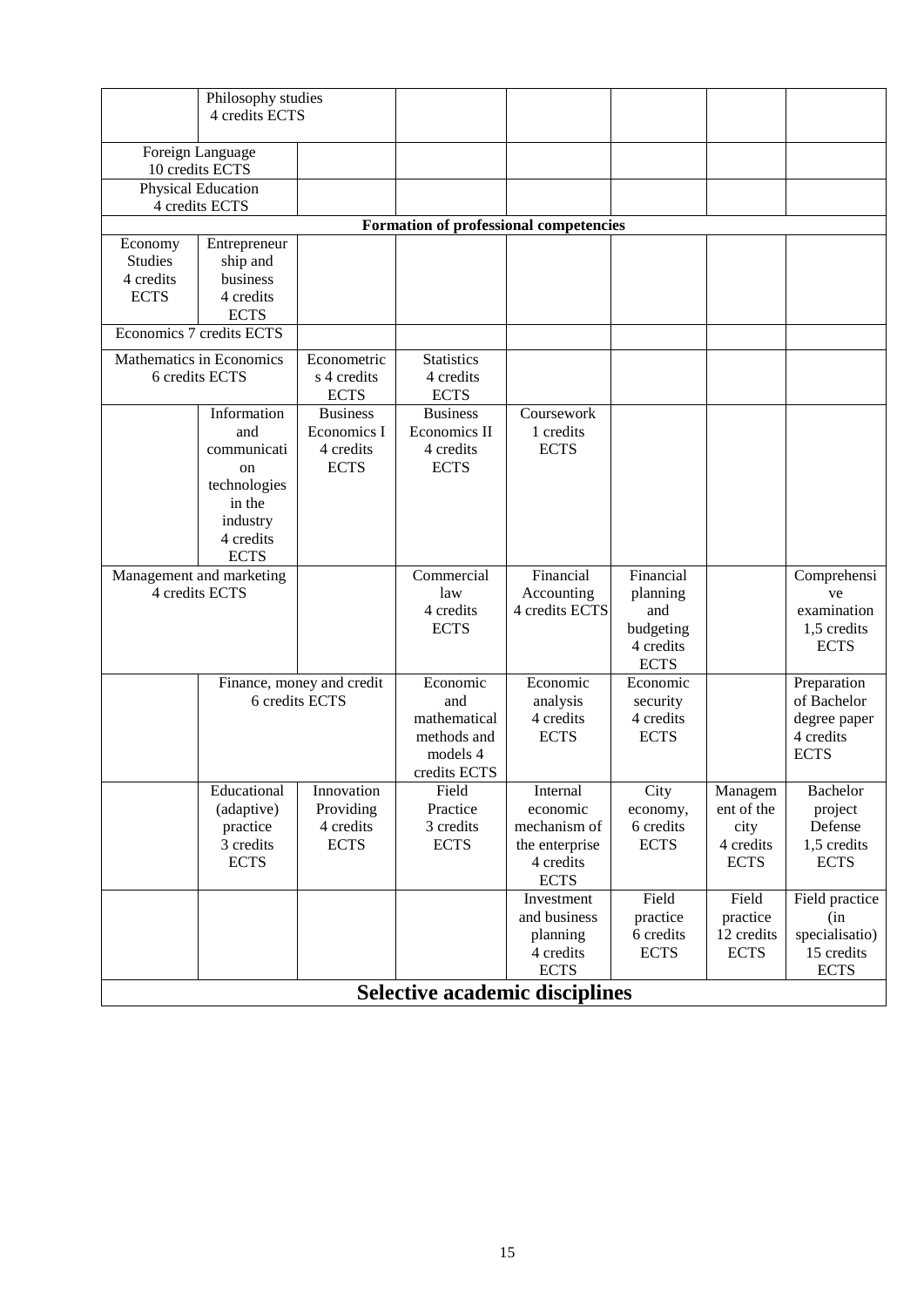|  |                            | Foreign Language (Advanced Course) |                     |  |
|--|----------------------------|------------------------------------|---------------------|--|
|  |                            | 10 credits ECTS                    |                     |  |
|  | European studies           |                                    | Organizati          |  |
|  | 4 credits ECTS             |                                    | on of               |  |
|  |                            |                                    | startups            |  |
|  |                            |                                    | projects            |  |
|  |                            |                                    | 4 credits           |  |
|  |                            |                                    | <b>ECTS</b>         |  |
|  | Urban studies. Modern city | Strategic                          | Ecological Urbanism |  |
|  | 7 credits ECTS             | development                        | 5 credits ECTS      |  |
|  |                            | of the city                        |                     |  |
|  |                            | 5 credits                          |                     |  |
|  |                            | <b>ECTS</b>                        |                     |  |
|  |                            |                                    | Economic            |  |
|  |                            |                                    | fundament           |  |
|  |                            |                                    | als of              |  |
|  |                            |                                    | property            |  |
|  |                            |                                    | managem             |  |
|  |                            |                                    | ent of a            |  |
|  |                            |                                    | territorial         |  |
|  |                            |                                    | communit            |  |
|  |                            |                                    | y                   |  |
|  |                            |                                    | 5 credits           |  |
|  |                            |                                    | <b>ECTS</b>         |  |

#### **3. Form of Certification for Higher Educational Learners**

The certification of graduates for the PS 051 "Economics" is carried out in the form of the comprehensive examination on Enterprise Economy, Economic analysis, Economic security, the preparation and defense of graduate qualification Bachelor degree paper ends with the issuance of the document of the standard form leading to the corresponding bachelor degree qualification: "Bachelor of Economics". The certification is carried out openly to publicly.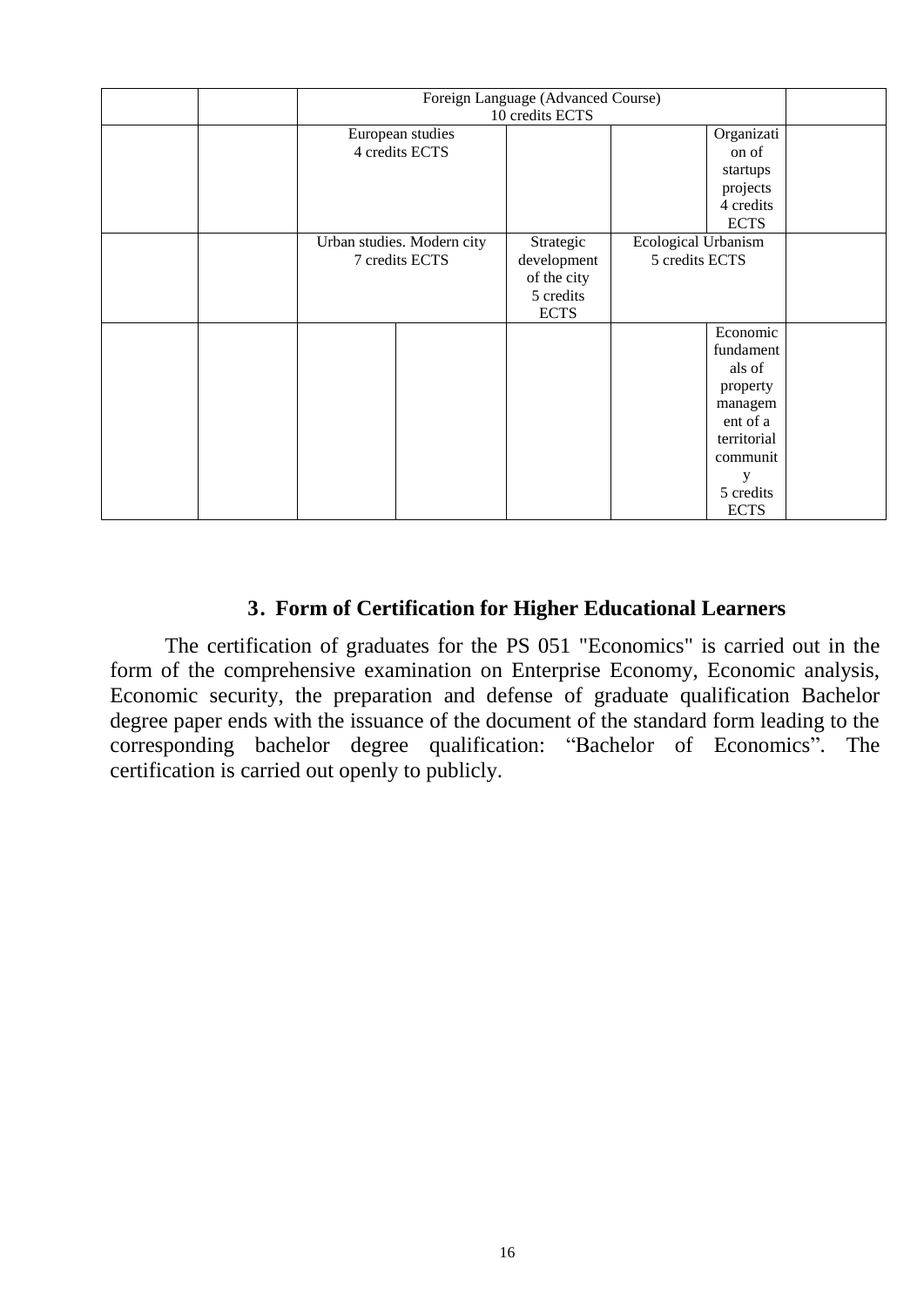|               |               |               |           |               |               |           |           |           |           | If mather of the 110gramme competence com- |               |           |           |           |           |           |               |           |           |                      | Primer with the 110gr |           |                      |           |               |           |           | annie Component |           |                 |           |                 |           |           |           |                  |
|---------------|---------------|---------------|-----------|---------------|---------------|-----------|-----------|-----------|-----------|--------------------------------------------|---------------|-----------|-----------|-----------|-----------|-----------|---------------|-----------|-----------|----------------------|-----------------------|-----------|----------------------|-----------|---------------|-----------|-----------|-----------------|-----------|-----------------|-----------|-----------------|-----------|-----------|-----------|------------------|
|               | <b>ОДЗ.01</b> | <b>ОДЗ.02</b> | OIB.03    | <b>OJ3.04</b> | <b>ОДЗ.05</b> | ОДФ.01    | ОДФ.02    | ОДФ.03    | 0ДФ.04    | ОДФ.05                                     | <b>ОДФ.06</b> | ОДФ.07    | ОДФ.08    | ОДФ.09    | ОДФ. $10$ | ОДФ.11    | <b>ОДФ.12</b> | ОДФ.13    | 0ДФ.14    | $O[\text{I}\Phi.15]$ | ОДФ.16                | ОДФ.17    | $O[\text{I}\Phi.18]$ | ОДФ.19    | <b>ОДФ.20</b> | 0ДФ.21    | ОДФ.22    | ОДФ.23          | OII.01-04 | <b>ВДС.1.01</b> | ВДС.1.02  | <b>ВДС.1.03</b> | ВДС.1.04  | ВДС.1.05  | ВДС.1.06  | <b>B</b> IC.1.07 |
| GC1           | $\bullet$     |               | $\bullet$ |               |               |           |           | $\bullet$ | $\bullet$ |                                            |               |           |           |           |           |           |               |           |           |                      |                       |           |                      |           |               |           |           |                 |           |                 |           |                 |           |           |           |                  |
| GC 2          |               |               |           |               |               |           |           |           |           |                                            |               | $\bullet$ | $\bullet$ |           |           |           |               |           | $\bullet$ |                      |                       |           |                      |           |               |           |           | $\bullet$       |           |                 |           |                 |           |           |           |                  |
| GC3           |               |               |           |               |               | $\bullet$ |           |           |           |                                            |               |           |           |           |           |           |               |           |           |                      |                       |           |                      |           |               |           | $\bullet$ | $\bullet$       |           |                 |           |                 |           |           |           |                  |
| GC4           |               |               |           | $\bullet$     |               |           |           |           |           |                                            |               |           |           |           |           |           |               |           |           |                      |                       |           |                      |           |               |           |           |                 |           | $\bullet$       | $\bullet$ |                 |           |           |           |                  |
| GC 5          |               |               |           |               |               |           |           | $\bullet$ | $\bullet$ |                                            | $\bullet$     |           |           |           |           |           |               |           |           |                      |                       |           |                      |           |               |           |           |                 |           |                 |           |                 |           |           |           |                  |
| GC $6$        |               |               |           |               |               |           |           | $\bullet$ |           | $\bullet$                                  | $\bullet$     |           |           |           |           |           |               |           |           |                      |                       |           |                      |           |               |           |           |                 |           |                 |           |                 |           |           |           |                  |
| GC7           |               |               |           |               |               |           |           |           |           |                                            |               |           |           |           | $\bullet$ |           |               |           |           |                      |                       |           |                      | $\bullet$ |               |           |           |                 | $\bullet$ |                 |           |                 | $\bullet$ |           |           |                  |
| GC 8          |               | $\bullet$     |           |               |               |           |           |           |           |                                            |               |           |           |           |           |           |               |           |           | $\bullet$            | $\bullet$             |           | $\bullet$            |           |               |           |           |                 |           |                 |           |                 |           |           |           | $\bullet$        |
| GC9           |               |               |           |               |               |           |           |           |           |                                            |               |           |           | $\bullet$ |           |           |               |           | $\bullet$ | $\bullet$            |                       |           |                      | $\bullet$ |               |           | $\bullet$ |                 | $\bullet$ |                 | $\bullet$ |                 |           |           |           |                  |
| GC10          | $\bullet$     |               | $\bullet$ |               |               |           |           |           |           |                                            |               |           |           |           |           |           |               |           |           |                      |                       |           |                      |           |               |           |           |                 | $\bullet$ |                 |           |                 |           |           |           | $\bullet$        |
| ${\bf GC}$ 11 |               |               |           |               |               |           |           |           |           |                                            |               |           |           |           |           |           |               |           |           | $\bullet$            | $\bullet$             |           |                      |           |               | $\bullet$ |           |                 |           |                 |           |                 |           | $\bullet$ |           |                  |
| <b>GC 12</b>  | $\bullet$     | $\bullet$     | $\bullet$ |               | $\bullet$     |           |           |           |           |                                            |               |           |           |           |           |           |               |           |           |                      |                       |           |                      |           |               |           |           |                 |           |                 | $\bullet$ |                 |           |           |           |                  |
| PC1           |               |               |           |               |               |           | $\bullet$ |           |           |                                            |               | $\bullet$ |           |           |           |           |               |           |           |                      |                       |           |                      |           | $\bullet$     |           |           |                 |           |                 |           | $\bullet$       |           |           |           |                  |
| PC2           |               |               |           |               |               |           |           |           |           |                                            |               |           |           |           |           |           | $\bullet$     |           | $\bullet$ |                      |                       |           |                      |           |               |           | $\bullet$ |                 |           |                 |           |                 |           |           | $\bullet$ |                  |
| PC3           |               |               |           |               |               | $\bullet$ | $\bullet$ |           |           |                                            |               |           |           |           |           |           |               |           |           |                      |                       |           |                      |           |               |           |           |                 |           |                 |           |                 |           |           |           |                  |
| PC4           |               |               |           |               |               |           |           |           | $\bullet$ | $\bullet$                                  |               |           |           |           |           |           |               |           |           |                      |                       | $\bullet$ | $\bullet$            |           |               |           |           |                 |           |                 |           |                 |           |           |           |                  |
| PC5           |               |               |           |               |               |           | $\bullet$ |           |           |                                            |               |           |           |           |           | $\bullet$ |               |           |           |                      |                       |           |                      | $\bullet$ |               | $\bullet$ |           |                 |           |                 | $\bullet$ |                 |           |           |           |                  |
| PC6           |               |               |           |               |               |           |           |           | $\bullet$ | $\bullet$                                  |               |           |           |           |           |           |               | $\bullet$ |           |                      |                       | $\bullet$ |                      |           |               |           |           |                 |           |                 |           |                 |           |           |           |                  |
| PC7           |               |               |           |               |               |           |           |           |           |                                            | $\bullet$     |           |           |           |           |           | $\bullet$     |           |           |                      |                       | $\bullet$ |                      |           |               |           |           |                 |           |                 |           |                 |           |           |           |                  |
| PC8           |               |               |           |               |               |           |           |           |           |                                            |               | $\bullet$ | $\bullet$ |           |           |           |               |           |           |                      |                       |           |                      |           | $\bullet$     |           |           |                 |           |                 |           |                 |           |           | $\bullet$ |                  |
|               |               |               |           |               |               |           |           |           |           |                                            |               |           |           |           |           |           |               |           |           |                      |                       |           |                      |           |               |           |           |                 |           |                 |           |                 |           |           |           |                  |

### **4. Matrix of the Programme Competence Compliance with the Programme Components**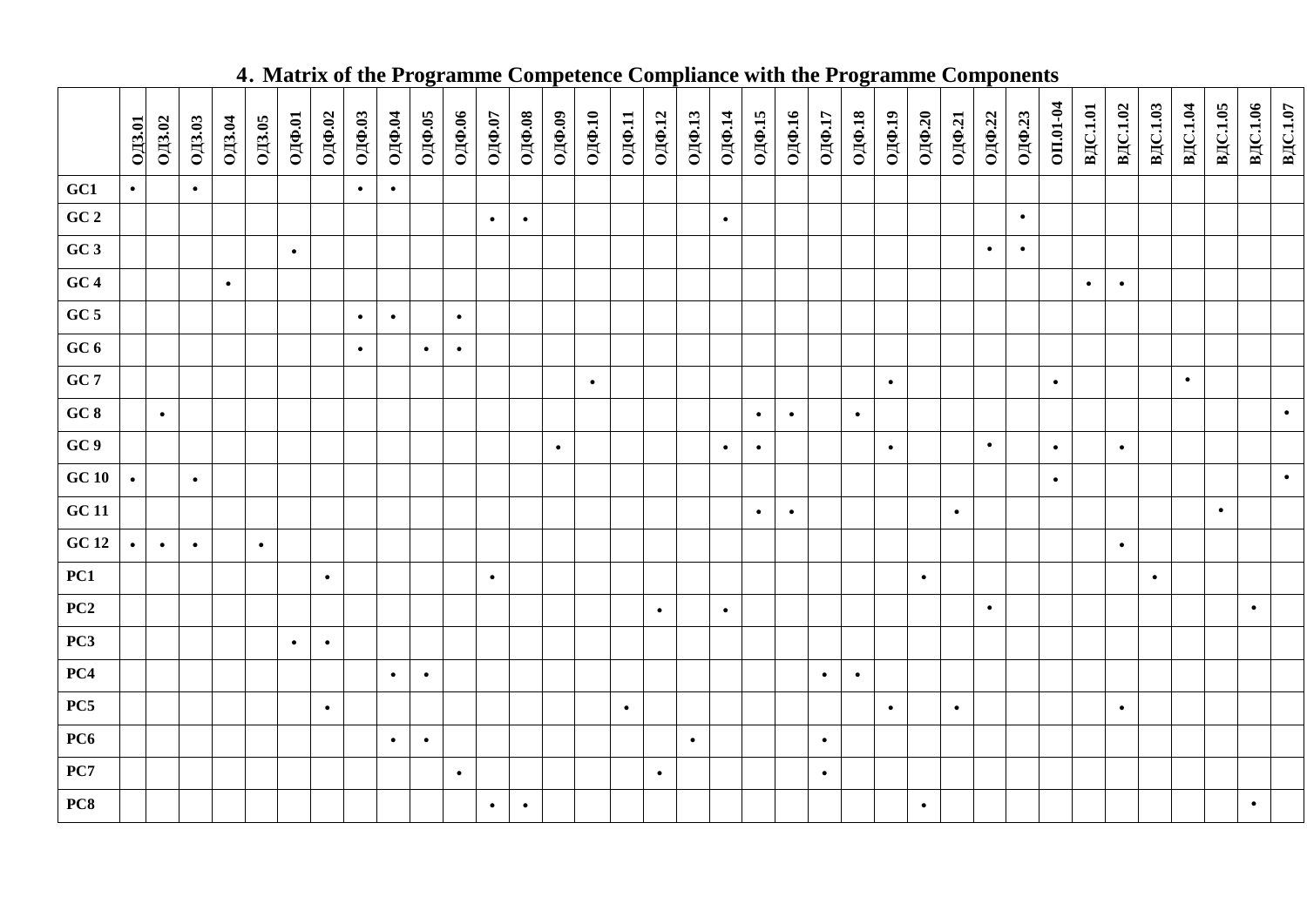|                     | <b>OJ3.01</b> | <b>ОДЗ.02</b> | <b>ОДЗ.03</b> | <b>ОДЗ.04</b> | OIB.05 | ОДФ.01 | ОДФ.02 | ОДФ.03 | 0ДФ.04 | ОДФ.05 | ОДФ.06 | ОДФ.07    | ОДФ.08    | ОДФ.09 | ОДФ.10    | 0ДФ.11    | <b>ОДФ.12</b> | ОДФ.13    | 0ДФ.14 | ОДФ.15 | 0ДФ.16 | 0ДФ.17    | ОДФ.18    | $OJ(\Phi.19)$ | ОДФ.20    | ОДФ.21    | ОДФ.22    | ОДФ.23    | OII.01-04 | <b>ВДС.1.01</b> | ВДС.1.02 | ВДС.1.03  | ВДС.1.04  | <b>B</b> IC.1.05 | ВДС.1.06  | ВДС.1.07  |
|---------------------|---------------|---------------|---------------|---------------|--------|--------|--------|--------|--------|--------|--------|-----------|-----------|--------|-----------|-----------|---------------|-----------|--------|--------|--------|-----------|-----------|---------------|-----------|-----------|-----------|-----------|-----------|-----------------|----------|-----------|-----------|------------------|-----------|-----------|
| PC9                 |               |               |               |               |        |        |        |        |        |        |        |           |           |        |           |           |               | $\bullet$ |        |        |        |           |           |               |           |           |           |           |           |                 |          | $\bullet$ | $\bullet$ |                  |           |           |
| <b>PC10</b>         |               | $\bullet$     |               | $\bullet$     |        |        |        |        |        |        |        |           |           |        |           | $\bullet$ | $\bullet$     | $\bullet$ |        |        |        |           |           |               |           |           |           |           | $\bullet$ |                 |          |           |           |                  | $\bullet$ |           |
| <b>PC11</b>         |               |               |               |               |        |        |        |        |        |        |        |           |           |        | $\bullet$ |           |               |           |        |        |        |           |           |               | $\bullet$ | $\bullet$ |           |           |           |                 |          |           |           |                  |           |           |
| <b>PC12</b>         |               |               |               |               |        |        |        |        |        |        |        |           |           |        | $\bullet$ |           |               |           |        |        |        |           |           |               |           |           |           |           |           |                 |          | $\bullet$ |           | $\bullet$        |           |           |
| <b>PC13</b>         |               |               |               |               |        |        |        |        |        |        |        |           |           |        | $\bullet$ |           |               |           |        |        |        |           |           |               |           |           |           | $\bullet$ |           |                 |          |           | $\bullet$ |                  |           |           |
| <b>PC14</b>         |               |               |               |               |        |        |        |        |        |        |        | $\bullet$ | $\bullet$ |        |           |           |               |           |        |        |        |           |           |               | $\bullet$ |           |           |           |           |                 |          |           |           |                  |           |           |
| <b>PC15</b>         |               |               |               |               |        |        |        |        |        |        |        |           |           |        |           |           |               | $\bullet$ |        |        |        |           | $\bullet$ | $\bullet$     |           |           |           |           | $\bullet$ |                 |          |           |           |                  |           |           |
| <b>PCPS</b><br>$-1$ |               |               |               |               |        |        |        |        |        |        |        |           |           |        |           |           |               |           |        |        |        |           |           |               |           |           | $\bullet$ |           | $\bullet$ |                 |          | $\bullet$ | $\bullet$ |                  |           |           |
| <b>PCPS</b><br>$-2$ |               |               |               |               |        |        |        |        |        |        |        |           |           |        |           |           |               |           |        |        |        | $\bullet$ |           |               |           | $\bullet$ |           |           | $\bullet$ |                 |          |           |           |                  |           | $\bullet$ |
| <b>PCPS</b><br>$-3$ |               |               |               |               |        |        |        |        |        |        |        |           |           |        |           |           |               |           |        |        |        |           |           |               |           |           | $\bullet$ |           | $\bullet$ |                 |          | $\bullet$ | $\bullet$ |                  |           |           |

# **5. Matrix of Providing Programme Learning Outcomes with the Relevant Programme Components**

|                | $\Xi$<br>ో<br>$\mathbf \Xi$<br>◡ | N<br>0<br>≒<br>$\tilde{\phantom{a}}$ | ొ<br>0<br>⇜<br>$\blacksquare$<br>v | $\blacktriangleleft$<br>. .<br>$\sim$<br>$\mathbf{\Pi}$<br>∽ | In.<br>$\bullet$<br>$\sim$<br>⊣<br>◡ | $\blacksquare$<br>۵<br>е | $\mathbf{\mathsf{N}}$<br>0<br>$\bullet$<br>U<br>$\blacksquare$<br>∽ | ొ<br>6<br>. .<br>е<br>⊣<br>⌒<br>◡ | ↽<br>−<br>⊢<br>╭<br>╰ | 9<br>е<br>Ŕ<br>0 | క<br>е<br>Ŕ<br>⌒<br>◡ | ∼<br>◓<br>e<br>$\mathbf \Xi$<br>⌒<br>◡ | $\boldsymbol{8}$<br>$\bullet$<br>$\overline{\mu}$<br>$\checkmark$ | ತಿ<br>Å<br>⌒<br>v | $\bullet$<br>$\mu$<br>v | $\blacksquare$<br>ДΦ<br>- | $\mathbf{\Omega}$<br>$\overline{\mu}$<br>◡ | ∾<br>е<br>$\mathbf{\Pi}$ | 4<br>$\bullet$<br>e<br>真<br>$\checkmark$ | n,<br>$\bullet$<br>U<br>Ř<br>$\checkmark$ | ७<br>$\blacksquare$<br>$\bullet$<br>$\hat{\mathbf{e}}$<br>$\Xi$<br>◡ | $\mathbf{H}$<br>$\bullet$<br>$\Theta$<br>$\overline{5}$ | $\overline{18}$<br>$\bullet$<br>$O$ ДФ | $\mathbf{a}$<br>$O(\Phi)$ | $\boldsymbol{z}$<br>. .<br>$O(\Phi)$ | $\overline{z}$<br>$\mathbf{O}(\mathbf{Q})$ | $0$ $\mathbb{I}$ $\Phi$ | Θ.<br>$\blacksquare$<br>⌒ | $\overline{a}$<br>◓<br>−<br>0<br>−<br>$\blacktriangleright$ | −<br>◒<br>ั่≃ | 0<br>≃ | ຕ<br>۵<br>$\mathbf \Xi$<br>≃ | ↽<br>$\bullet$<br>-٠<br>−<br>$\checkmark$<br>БĂ | $\ddot{\mathbf{e}}$<br>−<br>$\bullet$<br>$\checkmark$<br>$\mathbb{R}$ | $\boldsymbol{\delta}$<br>$\checkmark$<br>−<br>$\mathbf{B}$ | S.<br>−<br>≍<br>$\mathbf{B}$ |
|----------------|----------------------------------|--------------------------------------|------------------------------------|--------------------------------------------------------------|--------------------------------------|--------------------------|---------------------------------------------------------------------|-----------------------------------|-----------------------|------------------|-----------------------|----------------------------------------|-------------------------------------------------------------------|-------------------|-------------------------|---------------------------|--------------------------------------------|--------------------------|------------------------------------------|-------------------------------------------|----------------------------------------------------------------------|---------------------------------------------------------|----------------------------------------|---------------------------|--------------------------------------|--------------------------------------------|-------------------------|---------------------------|-------------------------------------------------------------|---------------|--------|------------------------------|-------------------------------------------------|-----------------------------------------------------------------------|------------------------------------------------------------|------------------------------|
| <b>PLO-K-1</b> |                                  |                                      |                                    |                                                              |                                      |                          |                                                                     |                                   |                       |                  |                       |                                        |                                                                   |                   |                         |                           |                                            |                          |                                          |                                           |                                                                      |                                                         |                                        |                           |                                      |                                            |                         |                           |                                                             |               |        |                              |                                                 |                                                                       |                                                            |                              |
| <b>PLO-K-2</b> |                                  |                                      |                                    |                                                              |                                      |                          | $\bullet$                                                           |                                   |                       |                  |                       |                                        |                                                                   |                   |                         |                           |                                            |                          |                                          |                                           |                                                                      |                                                         |                                        |                           |                                      |                                            |                         |                           |                                                             |               |        |                              |                                                 |                                                                       |                                                            |                              |
| <b>PLO-K-3</b> |                                  |                                      |                                    |                                                              |                                      |                          |                                                                     |                                   |                       |                  |                       |                                        |                                                                   |                   |                         |                           |                                            |                          |                                          |                                           |                                                                      |                                                         |                                        |                           |                                      |                                            |                         |                           |                                                             |               |        |                              |                                                 |                                                                       |                                                            |                              |
| <b>PLO-K-4</b> |                                  |                                      |                                    |                                                              |                                      |                          |                                                                     |                                   |                       |                  |                       |                                        |                                                                   |                   |                         |                           |                                            |                          |                                          |                                           |                                                                      |                                                         |                                        |                           |                                      |                                            |                         |                           |                                                             |               |        |                              |                                                 |                                                                       |                                                            |                              |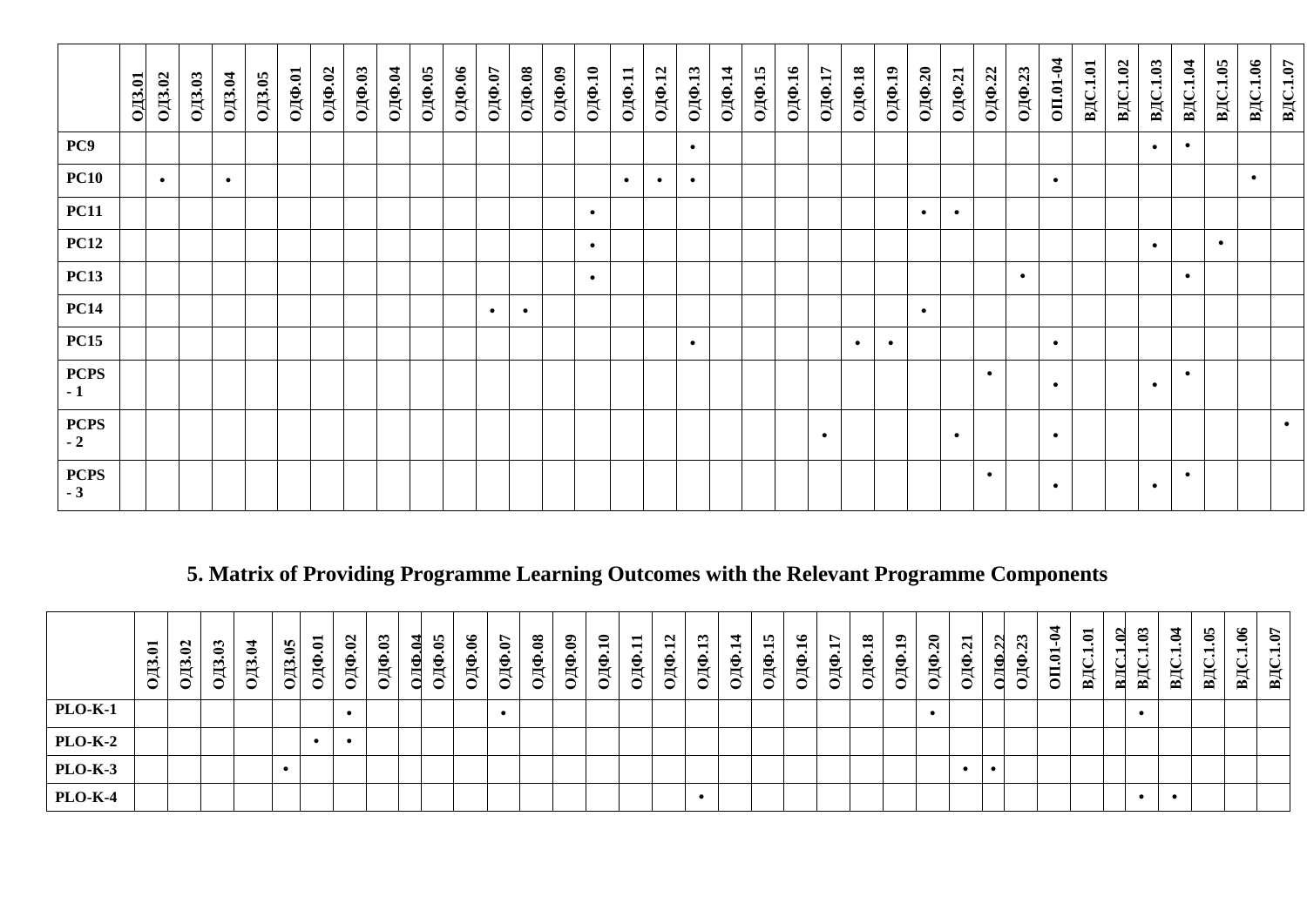|                 | <b>ОДЗ.01</b> | <b>ОДЗ.02</b> | <b>ОДЗ.03</b> | <b>ОДЗ.04</b> | <b>ОДЗ.05</b> | ОДФ.01    | ОДФ.02    | ОДФ.03    | ОЛФ.04    | ОДФ.05    | ОДФ.06    | ОДФ.07    | ОДФ.08    | ОДФ.09    | ОДФ. $10$ | 0ДФ.11    | ОДФ.12    | ОДФ.13    | 0ДФ.14    | 0ДФ.15    | 0ДФ.16    | ОДФ.17    | 0ДФ.18    | ОДФ.19    | ОДФ.20    | 0ДФ.21    | $\Omega$ IO.22 | ОДФ.23    | OII.01-04 | <b>ВДС.1.01</b> | <b>BJC.1.02</b> | <b>ВДС.1.03</b> | <b>ВДС.1.04</b> | ВДС.1.05  | <b>ВДС.1.06</b> | ВДС.1.07  |
|-----------------|---------------|---------------|---------------|---------------|---------------|-----------|-----------|-----------|-----------|-----------|-----------|-----------|-----------|-----------|-----------|-----------|-----------|-----------|-----------|-----------|-----------|-----------|-----------|-----------|-----------|-----------|----------------|-----------|-----------|-----------------|-----------------|-----------------|-----------------|-----------|-----------------|-----------|
| <b>PLO-U-1</b>  |               |               |               |               |               |           | $\bullet$ |           |           |           |           |           |           |           |           | $\bullet$ |           |           |           |           |           |           |           | $\bullet$ |           | $\bullet$ |                |           |           |                 | $\bullet$       |                 |                 |           |                 |           |
| $PLO-U-2$       |               |               |               |               |               |           |           |           | $\bullet$ | $\bullet$ |           |           |           |           |           |           |           |           |           |           |           | $\bullet$ | $\bullet$ |           |           |           |                |           |           |                 |                 |                 |                 |           |                 |           |
| <b>PLO-U-3</b>  |               |               |               |               |               |           |           | $\bullet$ | $\bullet$ |           | $\bullet$ |           |           |           |           |           |           |           |           |           |           |           |           |           |           |           |                |           |           |                 |                 |                 |                 |           |                 |           |
| <b>PLO-U-4</b>  |               |               |               |               |               |           |           |           |           |           |           |           |           |           |           |           |           | $\bullet$ |           |           |           |           | $\bullet$ | $\bullet$ |           |           |                |           | $\bullet$ |                 |                 |                 | $\bullet$       |           |                 |           |
| <b>PLO-U-5</b>  |               |               |               |               |               |           |           |           | $\bullet$ | $\bullet$ |           |           |           |           |           |           |           | $\bullet$ |           |           |           | $\bullet$ |           |           |           |           |                |           |           |                 |                 |                 |                 |           |                 |           |
| <b>PLO-U-6</b>  |               |               |               |               |               |           |           |           |           |           |           | $\bullet$ | $\bullet$ |           |           |           |           |           |           |           |           |           |           |           | $\bullet$ |           |                |           |           |                 |                 |                 |                 |           | $\bullet$       |           |
| $PLO-U-7$       |               |               |               |               |               |           |           |           |           |           |           | $\bullet$ | $\bullet$ |           |           |           |           |           |           |           |           |           |           |           | $\bullet$ |           |                |           |           |                 |                 |                 |                 |           |                 |           |
| <b>PLO-U-8</b>  |               |               |               |               |               |           |           |           |           |           |           |           |           |           | $\bullet$ |           |           |           |           |           |           |           |           |           |           |           |                | $\bullet$ |           |                 |                 |                 | $\bullet$       |           |                 |           |
| <b>PLO-U-9</b>  |               |               |               |               |               |           |           |           |           |           |           | $\bullet$ | $\bullet$ | $\bullet$ | $\bullet$ |           |           |           | $\bullet$ | $\bullet$ |           |           |           | $\bullet$ | $\bullet$ | $\bullet$ | $\bullet$      | $\bullet$ | $\bullet$ | $\bullet$       |                 |                 |                 |           |                 |           |
| $PLO-U-10$      |               |               |               |               |               |           |           |           |           |           |           |           |           |           |           | $\bullet$ | $\bullet$ | $\bullet$ |           |           |           |           |           |           |           |           |                |           | $\bullet$ |                 |                 |                 |                 |           | $\bullet$       |           |
| <b>PLO-U-11</b> | $\bullet$     | $\bullet$     | $\bullet$     | $\bullet$     |               |           |           |           |           |           |           |           |           |           |           |           |           |           |           |           |           |           |           |           |           |           |                |           | $\bullet$ |                 |                 |                 |                 |           |                 | $\bullet$ |
| <b>PLO-U-12</b> |               |               |               | $\bullet$     |               | $\bullet$ | $\bullet$ |           |           |           |           |           |           |           |           |           |           |           |           |           |           |           |           |           |           |           |                |           |           |                 |                 |                 |                 |           |                 |           |
| <b>PLO-U-13</b> |               | $\bullet$     |               |               |               |           |           |           |           |           |           |           |           |           |           |           |           |           |           | $\bullet$ | $\bullet$ |           | $\bullet$ |           |           |           |                |           |           |                 |                 |                 |                 |           |                 | $\bullet$ |
| $PLO-U-14$      |               |               |               |               |               |           |           |           |           |           |           |           |           |           | $\bullet$ |           |           |           |           |           |           |           |           |           |           |           |                |           |           |                 |                 | $\bullet$       |                 | $\bullet$ |                 |           |
| <b>PLO-U-15</b> |               |               |               |               |               |           |           |           |           |           |           |           |           |           |           |           | $\bullet$ |           | $\bullet$ |           |           |           |           |           |           |           | $\bullet$      |           |           |                 |                 |                 |                 |           | $\bullet$       |           |
| <b>PLO-U-16</b> |               |               |               |               |               |           |           |           |           |           | $\bullet$ |           |           |           |           |           | $\bullet$ |           |           |           |           | $\bullet$ |           |           |           |           |                |           |           |                 |                 |                 |                 |           |                 |           |
| <b>PLO-U-17</b> |               |               |               | $\bullet$     |               |           |           |           |           |           |           |           |           |           |           |           |           |           |           |           |           |           |           |           |           |           |                |           |           | $\bullet$       |                 |                 |                 |           |                 |           |
| <b>PLO-U-18</b> | $\bullet$     |               | $\bullet$     |               |               |           |           | $\bullet$ | $\bullet$ |           |           |           |           |           |           |           |           |           |           |           | $\bullet$ |           |           |           |           |           |                |           |           | $\bullet$       |                 |                 |                 |           |                 |           |
| <b>PLO-U-19</b> |               |               |               |               |               |           |           |           |           |           |           |           |           | $\bullet$ |           |           |           |           |           |           |           |           | $\bullet$ |           |           |           |                | $\bullet$ |           |                 |                 | $\bullet$       |                 |           |                 |           |
| $PLO-U-20$      |               |               |               |               |               |           |           |           |           |           |           |           |           |           |           |           |           |           |           | $\bullet$ | $\bullet$ |           |           |           |           | $\bullet$ |                |           |           |                 |                 |                 |                 | $\bullet$ |                 |           |
| <b>PLO-U-21</b> | $\bullet$     | $\bullet$     | $\bullet$     |               | $\bullet$     |           |           |           |           |           |           |           |           |           |           |           |           |           |           |           |           |           |           |           |           |           |                |           |           |                 | $\bullet$       |                 |                 |           |                 |           |